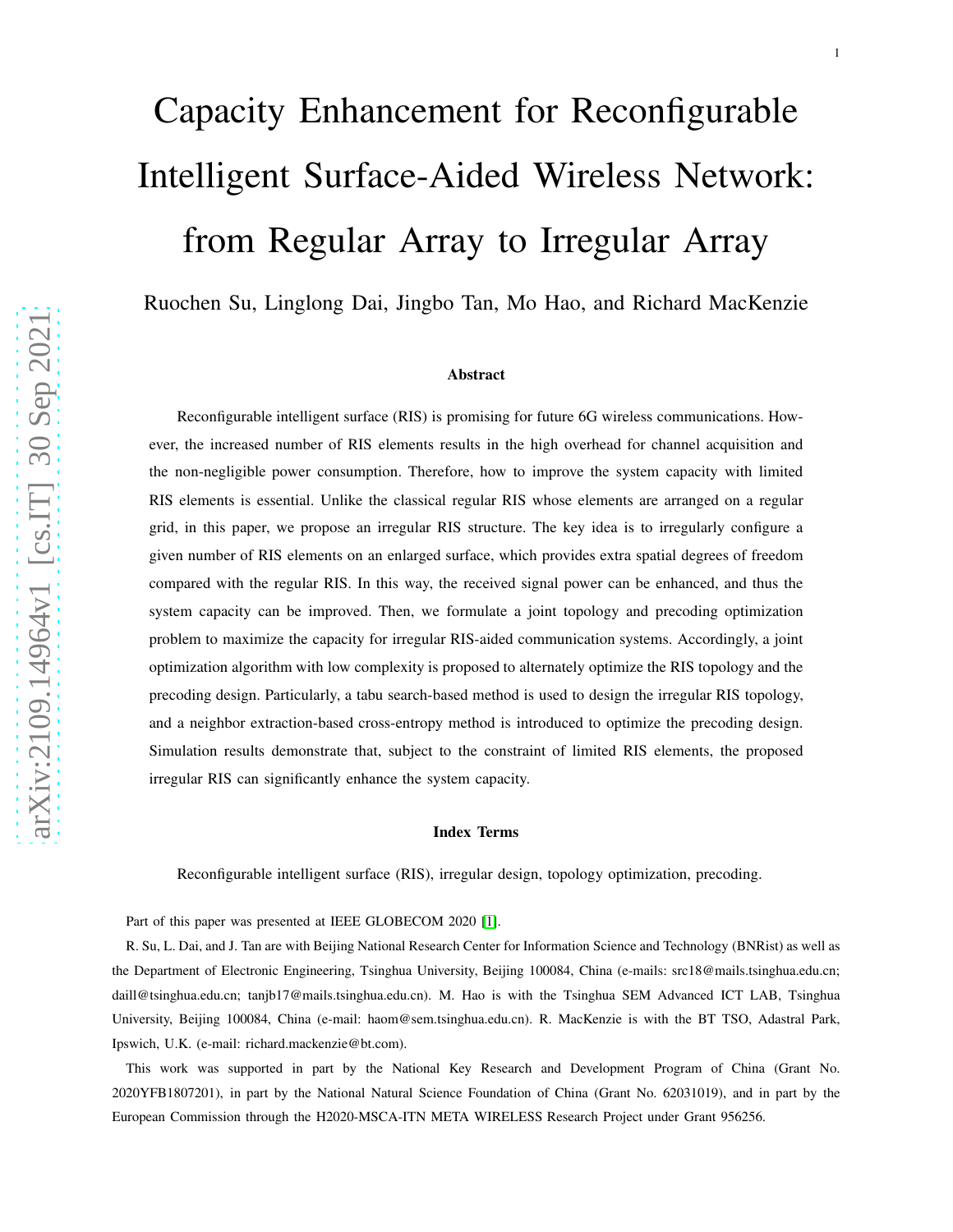#### I. INTRODUCTION

The wireless propagation environment between the base station (BS) and the user equipments (UEs) is generally regarded as uncontrollable. Thanks to the recent advances of metamaterials, the emerging reconfigurable intelligent surface (RIS) is able to control the propagation of incident signals via the interaction between electromagnetic waves and materials coated on the surface [\[2\]](#page-22-0). Thus, the development of RIS makes it possible to manipulate the wireless propagation environment by tuning the reflection coefficients of a large number of RIS elements, which effectively improves the system capacity and reduces the communication outage [\[3\]](#page-22-1), [\[4\]](#page-22-2). To this end, RIS has been considered as a promising technology for 6G wireless communication systems [\[5\]](#page-22-3).

#### *A. Prior works*

As an emerging technology, RIS has recently attracted extensive attention including performance analysis [\[2\]](#page-22-0), precoding design [\[6\]](#page-22-4)–[\[10\]](#page-22-5), channel state information acquisition [\[11\]](#page-22-6), [\[12\]](#page-22-7), and hardware implementation [\[13\]](#page-22-8), etc.

It has been revealed in [\[2\]](#page-22-0) that the received signal power in RIS-aided wireless communication systems is quadratically proportional to the number of RIS elements. To achieve this exciting result, precoding design is essential for RIS-aided communication systems to jointly optimize the precoder at the BS and the reflection coefficients at the RIS. Different optimization metrics have been studied in recent works. Specifically, the sub-optimal analytical solution of precoding design for multiple RISs was derived in [\[6\]](#page-22-4), which aimed to maximize the received signal power of a single-antenna user. The energy efficiency of an RIS-aided communication system was investigated by joint power allocation and precoding optimization for multi-user cases in [\[7\]](#page-22-9), which employed gradient descent search and sequential fractional programming. Moreover, the weighted sum-rate of all users in an RIS-aided communication system was maximized by utilizing the block coordinate descent algorithm, which alternately optimized the active precoding at the BS and the phase shifts at the RIS [\[8\]](#page-22-10). In addition, the transmit power at the BS was minimized by applying the successive refinement method [\[9\]](#page-22-11).

Although the precoding design of RIS-aided communication systems has been widely studied in the literature, prior works usually considered the classical regular RIS, where the RIS elements are regularly arranged on a grid with a constant interelement spacing. Since the performance bound based on regular RIS highly relies on the number of RIS elements, the array gain provided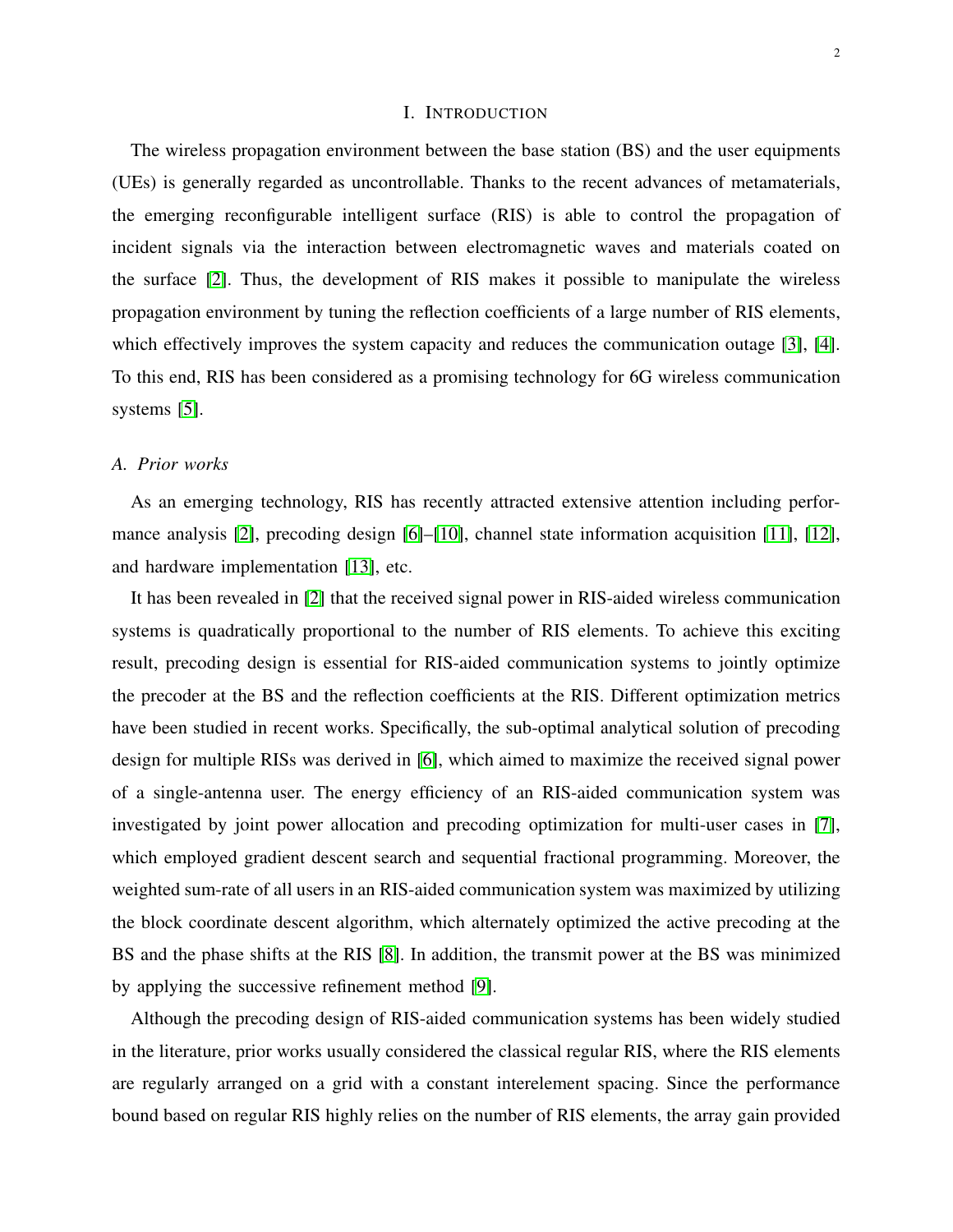by RIS can only be improved by increasing the number of RIS elements. However, the number of RIS elements is usually limited in practical systems, which is mainly caused by two reasons. The first one is the high overhead for the acquisition of RIS-aided channels. Specifically, the required pilot overhead of existing cascaded channel estimation schemes is usually proportional to the product of the number of RIS elements and the number of UEs, such as the ON/OFF protocol based channel estimation [\[11\]](#page-22-6) and the discrete Fourier transform protocol based channel estimation [\[12\]](#page-22-7). Consequently, with a large number of RIS elements, the overhead for channel state information acquisition will be very high [\[2\]](#page-22-0), [\[14\]](#page-22-12). The second one is the limitation of the RIS power consumption. Most existing works have assumed that the power consumption of RIS elements is negligible. However, when the number of RIS elements is large, the RIS power consumption could be high. For example, the dissipated power of an RIS element is about 10 mW [\[7\]](#page-22-9), so the total power consumption of RIS is up to 1 W with 100 RIS elements. Due to these two reasons, a not very large number of RIS elements is preferred in practice, which however limits the capacity of RIS-aided communication systems. Therefore, it is important to improve the capacity of RIS-aided communication systems with a limited number of RIS elements.

#### *B. Contributions*

In this paper, we focus on improving the capacity of RIS-aided communication systems with a limited number of RIS elements. Inspired by the advantages of sparse phased arrays [\[15\]](#page-22-13), unlike the existing regular RIS, we propose an irregular RIS structure to improve the system capacity. The contributions of this paper are summarized as follows.

- We propose a new topological structure of RIS called irregular RIS, where a given number of elements are irregularly deployed on an enlarged surface. Considering that RIS is easy to be integrated into the wireless environment (such as the facades of buildings or ceilings) [\[2\]](#page-22-0), space available for the deployment of an enlarged surface is usually sufficient. To the best of our knowledge, the irregular RIS has not been investigated in the literature, which is studied in this paper for the first time. Since the selection of feasible locations for RIS elements can exploit spatial degrees of freedom (DoFs), the proposed irregular RIS with an enlarged surface can enhance the system capacity.
- We develop the system model for the irregular RIS-aided communication systems, and formulate a joint topology and precoding optimization problem to improve the weighted sum-rate. Specifically, the topology design is formulated as an integer programming prob-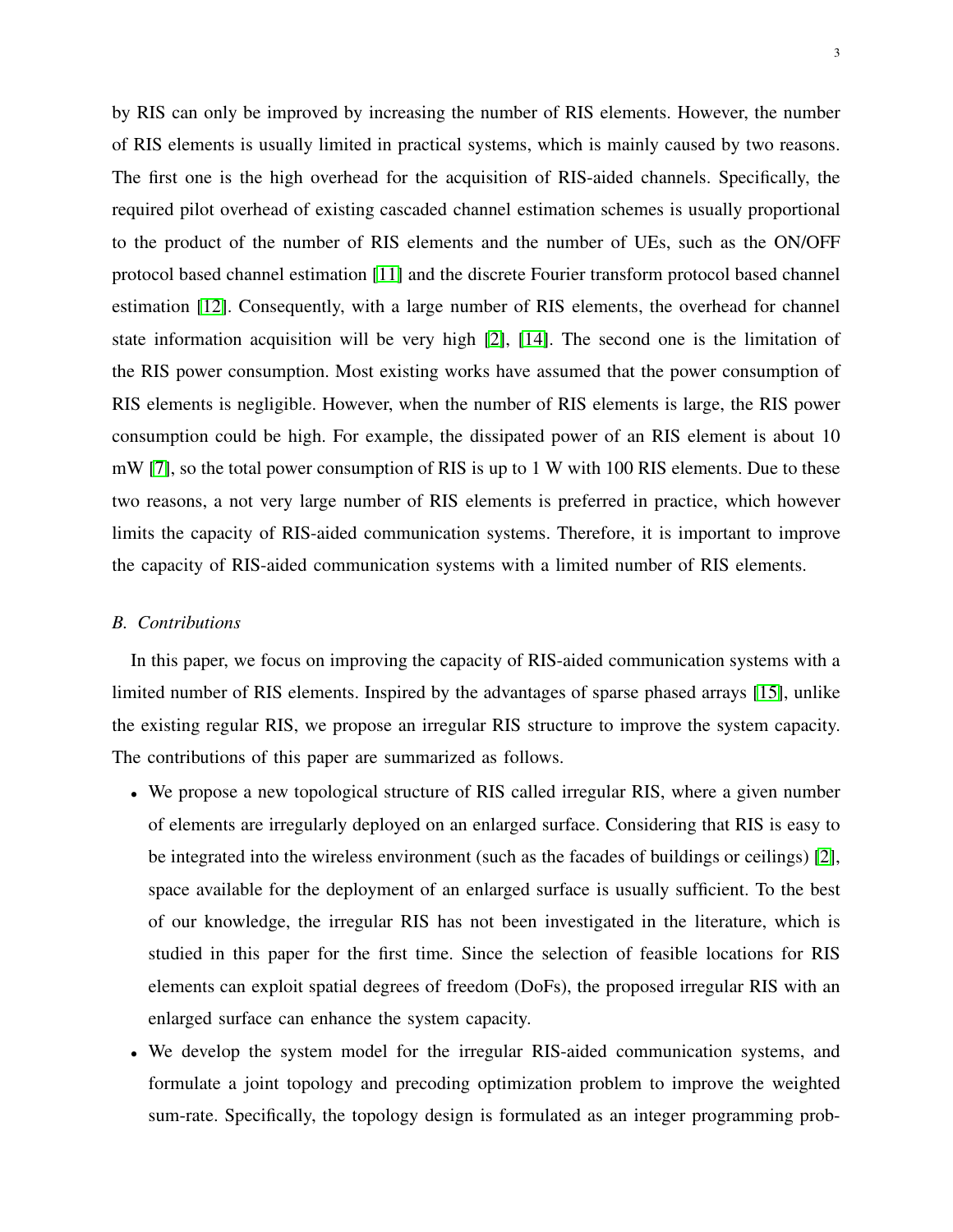lem, while the precoding design is formulated to jointly optimize the precoder at the BS and the reflection coefficients at the irregular RIS.

• To solve the formulated optimization problem, we decouple the decision variables to be optimized and propose a joint optimization algorithm to alternately optimize the RIS topology and the precoding design. Particularly, an adaptive topology design method based on the tabu search algorithm [\[16\]](#page-22-14) (ATS) is used to design the irregular RIS topology, and a neighbor extraction-based cross-entropy (NECE) precoding method is introduced for precoding design. We also analyze the complexity of the proposed joint optimization algorithm, which is much lower than that of the exhaustive search method. Finally, simulation results show that the proposed irregular RIS can significantly improve the capacity of RIS-aided communication systems.

## *C. Organization and notations*

*Organization:* The rest of the paper is organized as follows. The model of the proposed irregular RIS-aided communication system is introduced in Section II. We formulate the weighted sum-rate optimization problem for the proposed system in Section III. A joint optimization algorithm is proposed to solve the formulated optimization problem in Section IV. Simulation results are shown in Section V, and the conclusions are finally drawn in Section VI.

*Notations:* Vectors and matrices are denoted by lower-case and upper-case boldface letters, respectively.  $A^H$ ,  $A^T$ ,  $A^{-1}$ , and  $A(i, j)$  denote the conjugate transpose, transpose, inverse, and  $(i, j)$ -th entry of matrix A, respectively.  $\|\mathbf{a}\|_1$  and  $\|\mathbf{a}\|_2$  denote the  $\ell_1$  norm and Euclidean norm of vector a, respectively. diag(a) denotes a diagonal matrix whose diagonal elements consist of corresponding entries in vector a.  $|\mathcal{A}|$  denotes the cardinality of set  $\mathcal{A}$ .  $I_K$  denotes the identity matrix of size  $K \times K$ . Finally,  $\mathbf{1}_{K \times L}$  denotes the all-one matrix of size  $K \times L$ .

#### II. IRREGULAR RIS-AIDED COMMUNICATION SYSTEM

In this section, we first introduce the concept of the proposed irregular RIS. Then, the model of the irregular RIS-aided communication system is illustrated.

We consider an RIS-aided multiuser downlink multiple-input multiple-output (MIMO) wireless communication system in this paper. The existing regular RIS-aided communication system is shown in Fig. [1](#page-4-0) (a), where a BS equipped with  $M$  antennas and a regular RIS composed of  $N$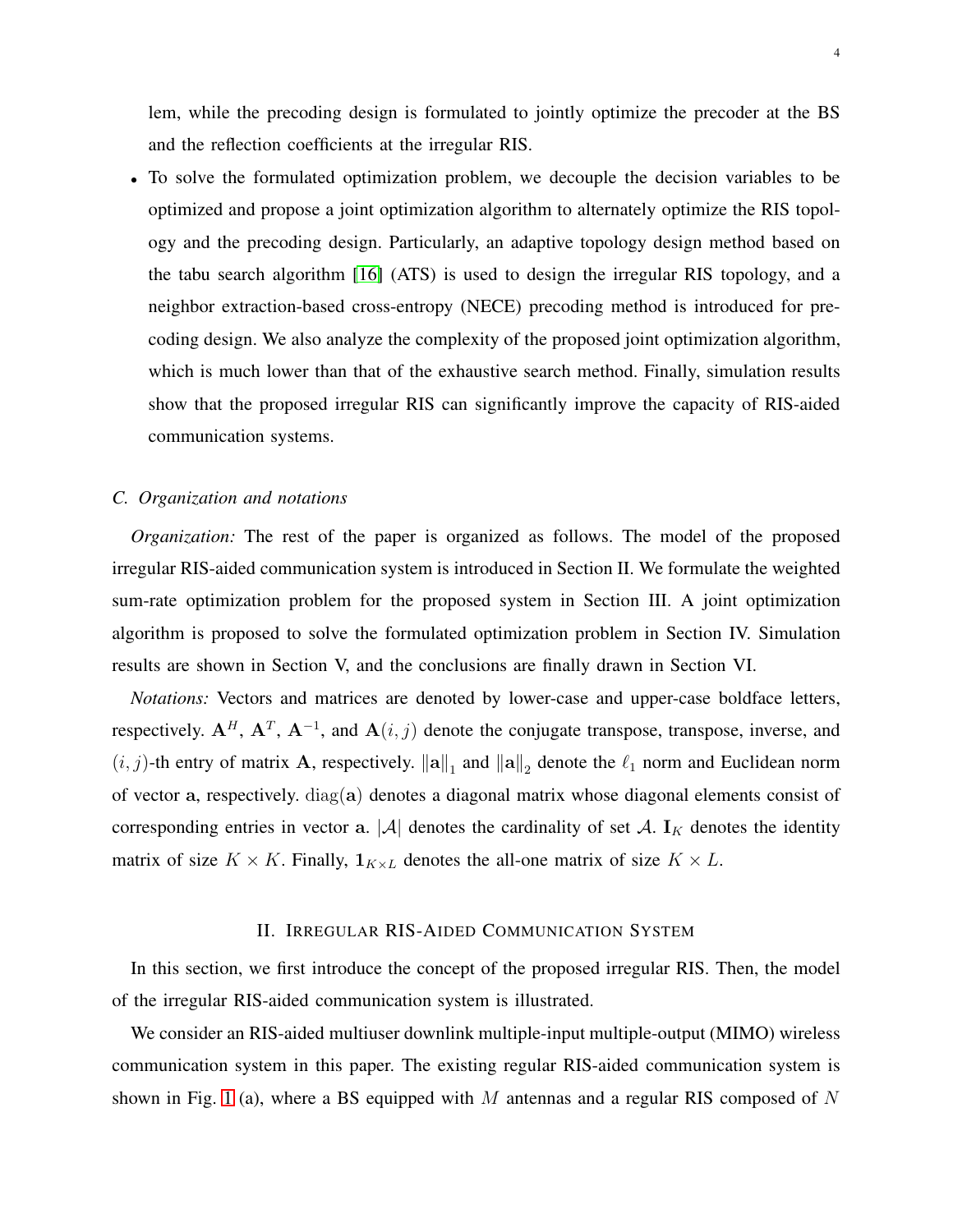

<span id="page-4-0"></span>Fig. 1. The RIS-aided communication system: (a) The classical regular RIS. (b) The proposed irregular RIS.

elements simultaneously serve  $K$  single-antenna users. As shown in Fig. [1](#page-4-0) (b), different from the regular RIS whose elements are arranged on a regular surface with a constant interelement spacing, we propose a new concept of irregular RIS, where  $N$  RIS elements are irregularly distributed over  $N_s$  grid points of an enlarged surface  $(N_s > N)$ . To simplify the description of the proposed concept, the grid constraint with a fixed grid spacing is assumed in this paper<sup>[1](#page-4-1)</sup>. Without loss of generality, the grid spacing between adjacent grid points is assumed to be half wavelength of the carrier frequency [\[15\]](#page-22-13). The proposed irregular RIS can be equivalently implemented by selecting feasible locations for RIS elements from all grid points. It is worth noting that, the proposed irregular RIS is different from the sparse phased arrays, which aims to shape the beam pattern in the free space and suppress the sidelobe [\[17\]](#page-22-15). Actually, the proposed irregular RIS works as a reflection array to assist wireless communication systems, which takes the influence of channel conditions and multiple UEs into account.

Let  $\mathbf{Z} = \text{diag}(\mathbf{z})$  denote the topology matrix representing the topology of RIS, where  $\mathbf{z} =$  $[z_1, z_2, \cdots, z_{N_s}]^T$ . We define  $z_n \in \{1, 0\}$  to indicate whether an RIS element is deployed at the *n*-th grid point or not  $(n = 1, 2, \dots, N_s)$ , i.e.,  $z_n = 1$  means that the *n*-th grid point is selected for an RIS element, while  $z_n = 0$  denotes that the *n*-th grid point is not selected.

The received signal  $y \in \mathbb{C}^{K \times 1}$  for all K users can be expressed as

<span id="page-4-2"></span>
$$
\mathbf{y} = \left(\mathbf{H}_r^H \mathbf{Z} \boldsymbol{\Theta} \mathbf{G} + \mathbf{H}_d^H\right) \mathbf{x} + \mathbf{n},\tag{1}
$$

where  $\mathbf{x} \in \mathbb{C}^{M \times 1}$  represents the transmitted signal at the BS, each component of  $\mathbf{n} \in \mathbb{C}^{K \times 1}$ donates the additive white Gaussian noise (AWGN) with zero mean and variance  $\sigma^2$ , the reflection

<span id="page-4-1"></span> ${}^{1}$ The more complex scenario where elements can be arbitrarily distributed within the surface aperture is left for future works.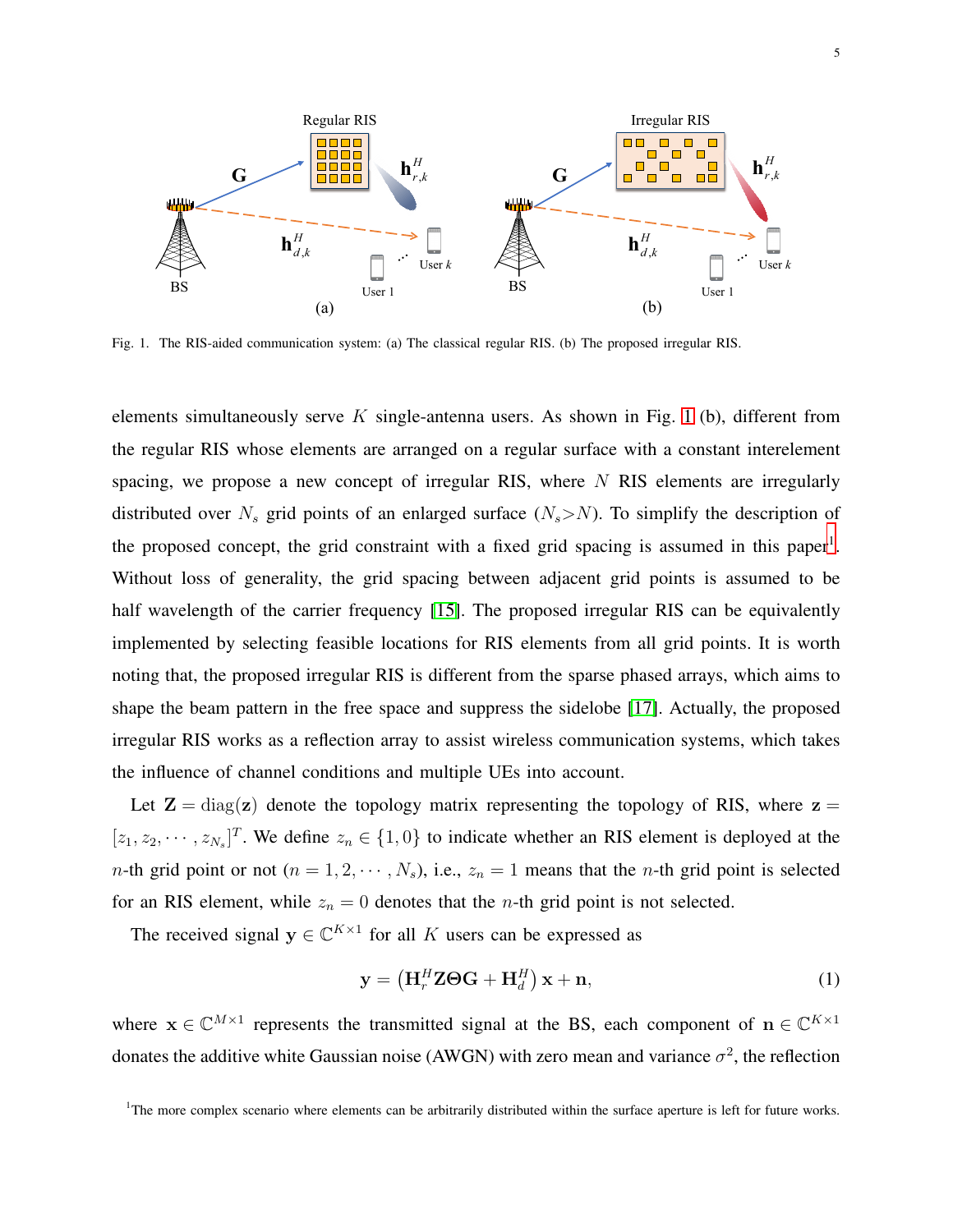coefficients of  $N_s$  grid points of the irregular RIS can be represented as

$$
\mathbf{\Theta} = \text{diag}([\beta_1 e^{j\theta_1}, \beta_2 e^{j\theta_2}, \cdots, \beta_{N_S} e^{j\theta_{N_S}}]),\tag{2}
$$

and  $G \in \mathbb{C}^{N_s \times M}$  denotes the BS-RIS channel. For simplifying the expression, we define  $H_d^H$  =  $\left[\mathbf{h}_{d,1}, \mathbf{h}_{d,2}, \cdots, \mathbf{h}_{d,K}\right]^H \in \mathbb{C}^{K \times M}, \mathbf{H}_r^H = \left[\mathbf{h}_{r,1}, \mathbf{h}_{r,2}, \cdots, \mathbf{h}_{r,K}\right]^H \in \mathbb{C}^{K \times N_s}$ , where  $\mathbf{h}_{d,k}^H$  and  $\mathbf{h}_{r,k}^H$  represent the channel from the BS to user  $k$ , and that from the RIS to user  $k$ , respectively.

In this paper, we consider the fully digital precoder at the BS, i.e.,

$$
\mathbf{x} = \sum_{k=1}^{K} \mathbf{w}_k s_k,
$$
 (3)

where  $\mathbf{w}_k \in \mathbb{C}^{M \times 1}$  denotes the precoding vector for user k, and  $\mathbf{s} = [s_1, s_1, \dots, s_K]^H \in \mathbb{C}^{K \times 1}$ denotes the transmitted symbol vector satisfying  $E[\mathbf{s}\mathbf{s}^H] = \mathbf{I}_K$  for K users. Considering the practical hardware implementation of RIS, we assume the constant reflection amplitude constraint and finite discrete phase shift constraint at the RIS [\[9\]](#page-22-11), [\[13\]](#page-22-8), [\[18\]](#page-22-16), [\[19\]](#page-22-17). To this end, for  $\forall n = 1, 2, \dots, N_s$ , the reflection amplitude  $\beta_n$  satisfies  $\beta_n = 1$ , and the phase shift  $\theta_n$  takes discrete values from the quantized phase shift set given by

<span id="page-5-1"></span>
$$
\mathcal{F} = \{0, \frac{2\pi}{2^b}, \cdots, \frac{2\pi}{2^b}(2^b - 1)\},\tag{4}
$$

where b is the number of quantized bits of finite discrete phase shifts.

Based on the system model [\(1\)](#page-4-2), the signal-to-interference-plus-noise (SINR) of user  $k$  in the irregular RIS-aided communication system can be derived as

<span id="page-5-0"></span>
$$
\gamma_k = \frac{\left| \left( \mathbf{h}_{r,k}^H \mathbf{Z} \boldsymbol{\Theta} \mathbf{G} + \mathbf{h}_{d,k}^H \right) \mathbf{w}_k \right|^2}{\sum_{i \neq k}^K \left| \left( \mathbf{h}_{r,k}^H \mathbf{Z} \boldsymbol{\Theta} \mathbf{G} + \mathbf{h}_{d,k}^H \right) \mathbf{w}_i \right|^2 + \sigma^2}.
$$
(5)

Based on [\(5\)](#page-5-0), a joint topology and precoding optimization problem will be formulated for the proposed irregular RIS-aided communication system in the next section.

# III. PROBLEM FORMULATION OF THE PROPOSED IRREGULAR RIS-AIDED COMMUNICATION SYSTEM

To fully improve the system performance of the proposed irregular RIS-aided communication system, the topology design and the corresponding precoding design should be carefully designed. In this section, the joint topology and precoding design problem of the irregular RIS is firstly formulated to maximize the weighted sum-rate (WSR). Then, we convert the formulated problem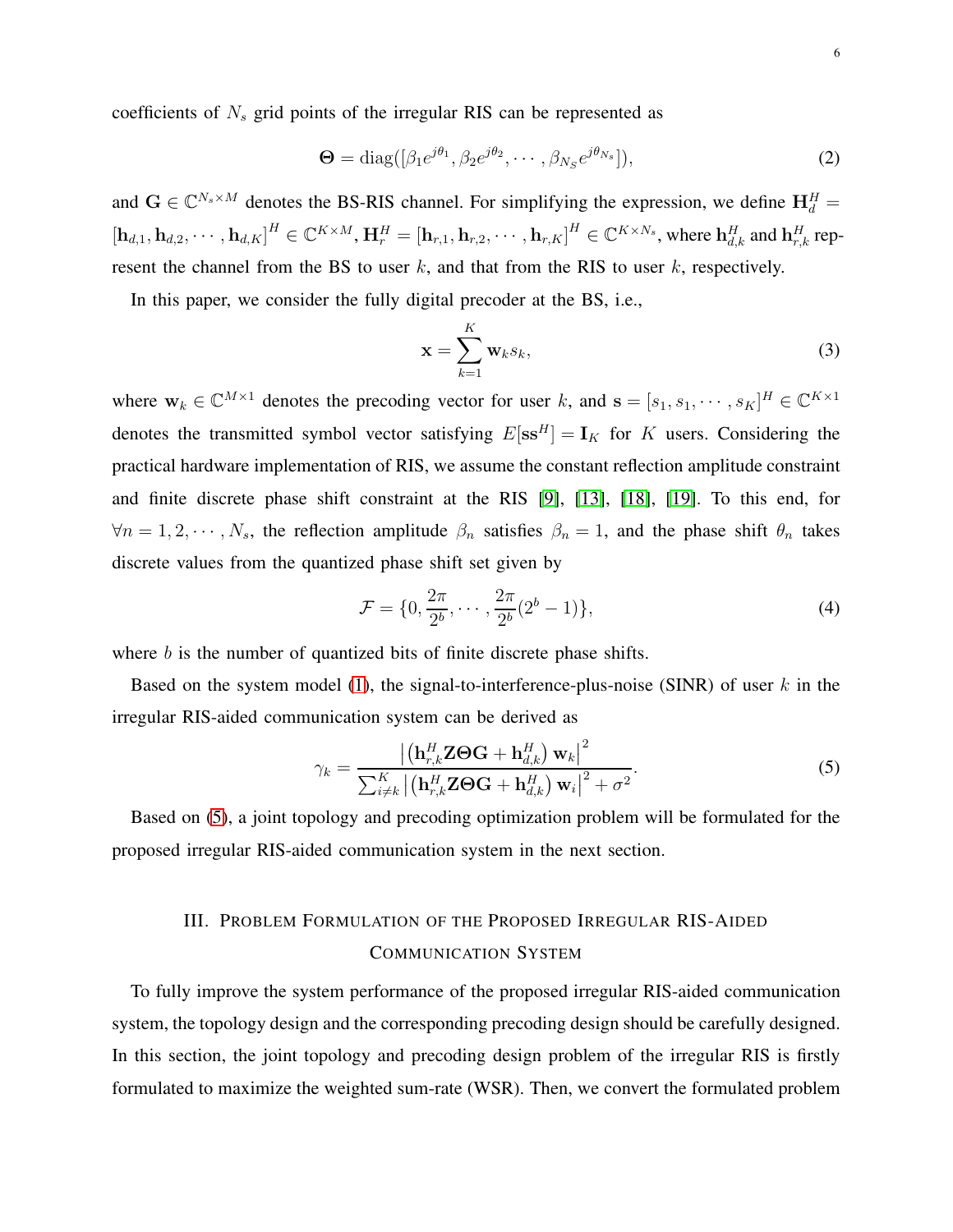to a precoding optimization problem for a specific topology of RIS by decoupling the decision variables.

Let  $W = [w_1, w_2, \dots, w_K]$  denote the fully digital precoder at the BS,  $\omega_k$  denote the weight of user  $k$ . The transmit power at the BS is given by

<span id="page-6-0"></span>
$$
P_{\rm T} = \sum_{k=1}^{K} \|\mathbf{w}_k\|_2^2, \tag{6}
$$

which should be lower than the maximum allowable transmit power  $P$ . We focus on maximizing the WSR R by jointly designing the irregular RIS topology and the corresponding precoding design, i.e., Z, W, and Θ. The WSR maximization problem can be formulated as

$$
\mathcal{P}_1: \max_{\mathbf{Z}, \mathbf{W}, \Theta} R = \sum_{k=1}^{K} \omega_k \log_2 \left( 1 + \gamma_k \right) \tag{7a}
$$

$$
\text{s.t.} \quad C_1: P_\text{T} \le P,\tag{7b}
$$

$$
C_2: \theta_n \in \mathcal{F}, \forall n = 1, 2, \cdots, N_s,
$$
 (7c)

<span id="page-6-1"></span>
$$
C_3: z_n \in \{1, 0\}, \forall n = 1, 2, \cdots, N_s,
$$
 (7d)

$$
C_4: \mathbf{1}^T \mathbf{z} = N,\tag{7e}
$$

where  $C_1$  denotes the transmit power constraint,  $C_2$  denotes the discrete phase shift constraint,  $C_3$ and  $C_4$  denote the irregular RIS constraints. Note that  $C_3$  and  $C_4$  restrict the irregular topology design of RIS, where  $N$  diagonal elements of the topology matrix  $Z$  are assigned with the value of 1, and the rest  $N_s - N$  diagonal elements are assigned with 0.

Note that the objective function [\(7a\)](#page-6-0), the phase shift constraint  $C_2$ , and the irregular constraints  $C_3$  and  $C_4$  are non-convex. Thus, it is difficult to directly solve the WSR maximization problem  $P_1$ . To tackle this challenge, we can decouple the RIS topology design and the corresponding precoding design. Specifically, for a given topology  $\mathbf{Z}_0$ ,  $\mathcal{P}_1$  can be reduced to

$$
\mathcal{P}_2: \max_{\mathbf{W}, \Theta} R = \sum_{k=1}^{K} \omega_k \log_2 \left( 1 + \gamma_k \right) \tag{8a}
$$

$$
\text{s.t.} \quad C_1: P_\text{T} \le P,\tag{8b}
$$

$$
C_2: \theta_n \in \mathcal{F}, \forall n = 1, 2, \cdots, N_s,
$$
 (8c)

$$
C_3: \mathbf{Z} = \mathbf{Z}_0. \tag{8d}
$$

The sub-problem  $\mathcal{P}_2$  can be efficiently solved by alternating optimization, which will be discussed later in Section [IV.](#page-7-0)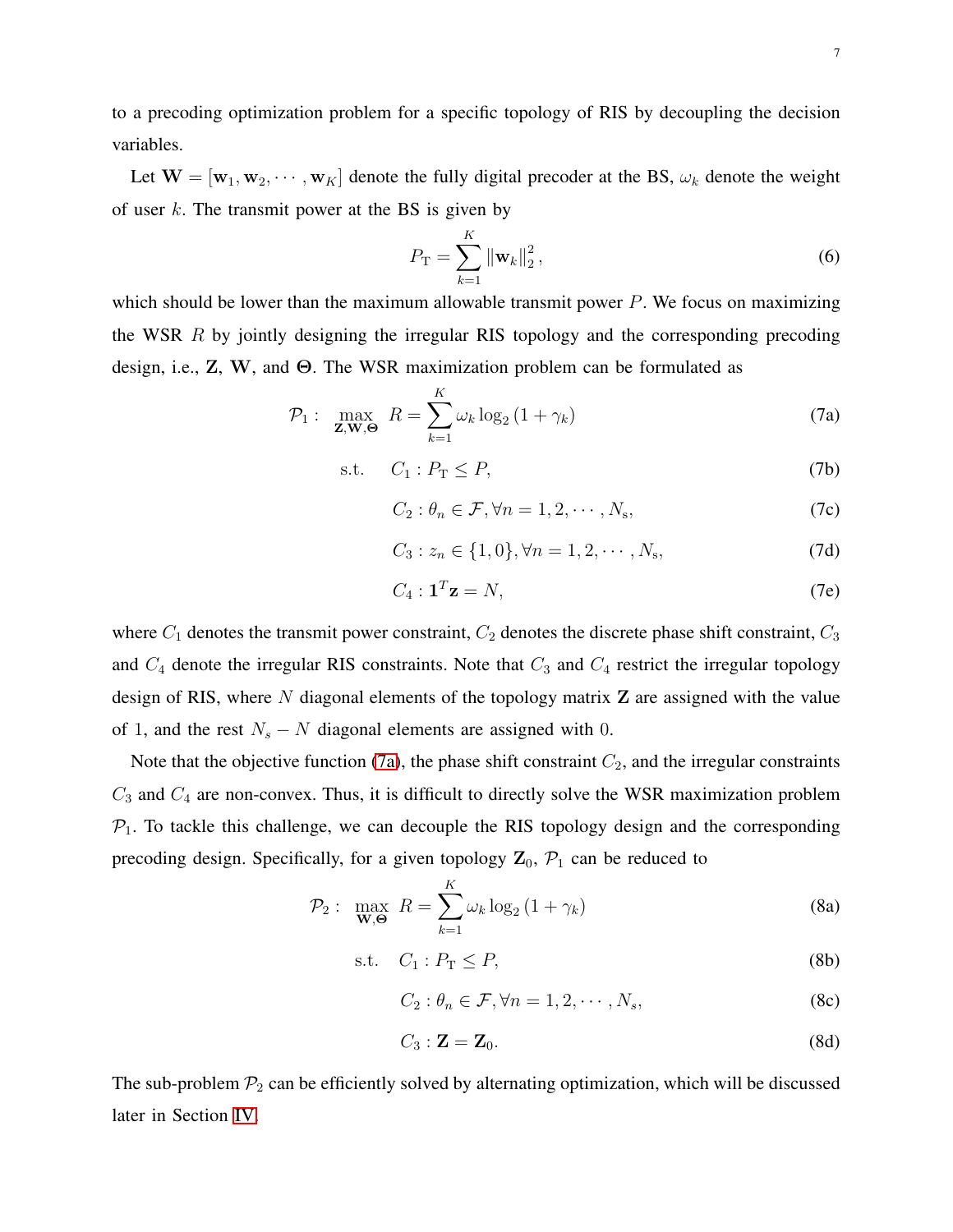Remark 1: The system model [\(1\)](#page-4-2) of the proposed irregular RIS-aided communication systems is reduced to the system model of the existing regular RIS-aided communication systems by simply assuming that

$$
N_s = N, \quad \mathbf{Z} = \mathbf{I}_N. \tag{9}
$$

Thus, the formulated problem  $P_1$  can be seen as a general formulation for both regular RIS and irregular RIS. Similarly, if  $\mathbf{Z}_0 = \mathbf{I}_N$ , the problem  $\mathcal{P}_2$  is reduced to  $\mathcal{P}_3$  as

$$
\mathcal{P}_3: \max_{\mathbf{W}, \Theta} R = \sum_{k=1}^K \omega_k \log_2 \left( 1 + \gamma_k \right) \tag{10a}
$$

$$
\text{s.t.} \quad C_1: P_\text{T} \le P,\tag{10b}
$$

$$
C_2: \theta_n \in \mathcal{F}, \forall n = 1, 2, \cdots, N. \tag{10c}
$$

We can find that the simplified problem  $P_3$  is just the precoding design problem in the existing regular RIS-aided communication systems [\[8\]](#page-22-10).

Remark 2: Note that, the complete channel state information (CSI) relevant to the number of grid points of RIS is required to solve  $P_1$ , which results in high pilot overhead. Fortunately, since the covariance matrix of the BS-RIS channel remains unchanged over a long period of time [\[14\]](#page-22-12), the designed topology of RIS can be temporarily fixed. That is, the designed topology of RIS only needs to be changed adaptively in a large timescale. Then, the precoding design with a given specific RIS topology, i.e., the solution to  $\mathcal{P}_2$ , is only optimized in a small timescale to track the time-varying BS-UE channel and RIS-UE channel due to the user mobility. Since the dimension of the equivalent CSI for a given RIS topology is relevant to the number of selected RIS elements, the resultant CSI acquisition overhead is the same as that for a regular RIS with the same number of RIS elements.

#### IV. THE PROPOSED JOINT OPTIMIZATION ALGORITHM

<span id="page-7-0"></span>In this section, we propose a joint optimization algorithm to solve  $P_1$ . First, an exhaustive search method is introduced in Subsection [IV-A.](#page-8-0) Next, the overview of the proposed joint optimization algorithm is provided in Subsection [IV-B.](#page-8-1) Specifically, we use an adaptive topology design method based on the tabu search algorithm (ATS) to optimize the irregular RIS topology in Subsection [IV-C.](#page-9-0) Then, with a given specific RIS topology, the coupled variables W and Θ in  $\mathcal{P}_2$  are decoupled and solved by a neighbor extraction-based cross-entropy (NECE) precoding method in Subsection [IV-D.](#page-11-0)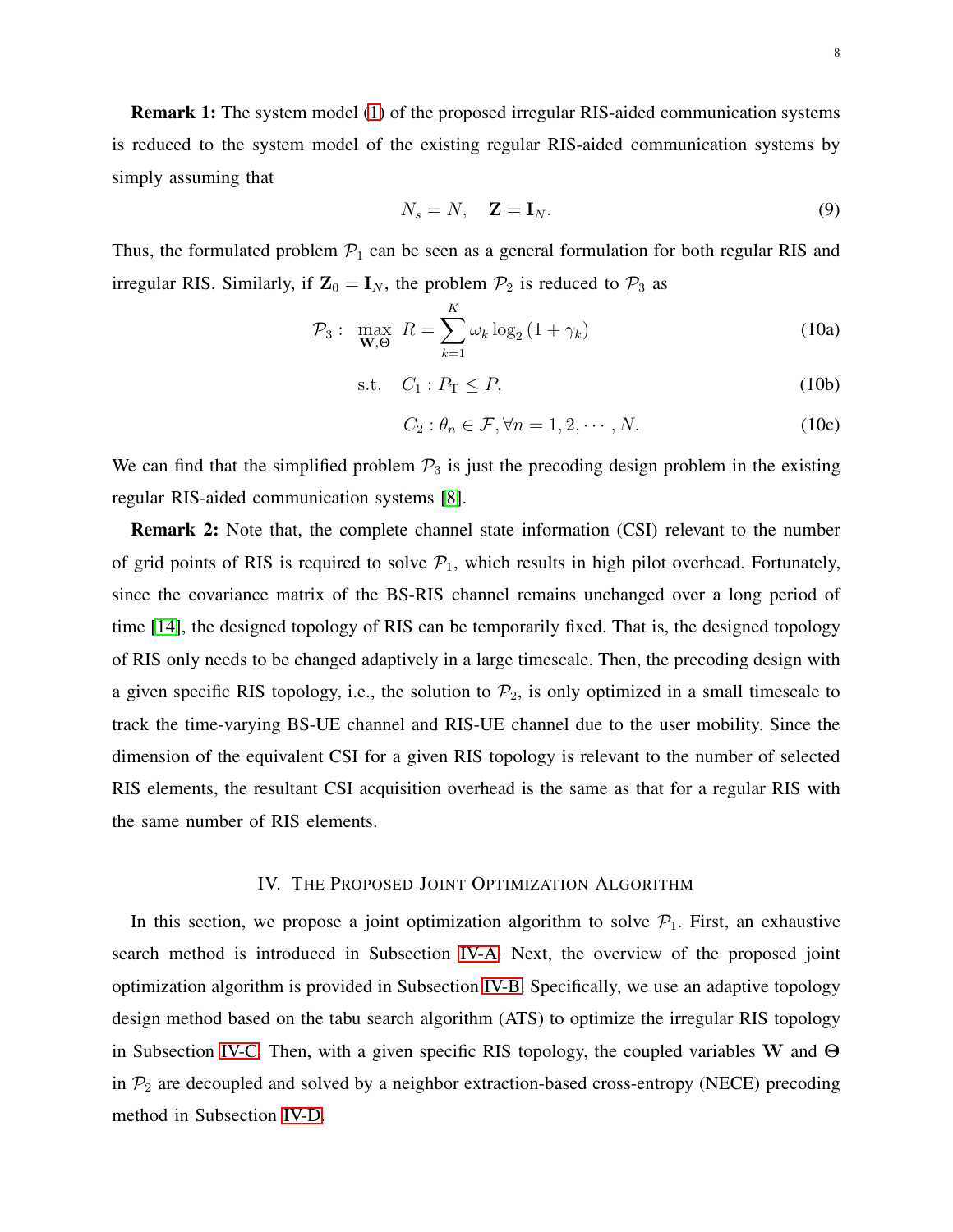<span id="page-8-0"></span>In this subsection, we first introduce an exhaustive search method to solve  $P_1$ , which can be seen as a benchmark for all other possible solutions. Since the feasible sets of Z and Θ are discrete sets with finite elements, the optimal solution can be obtained by the exhaustive search method.

The exhaustive search solution to  $P_1$  can be illustrated as follows. Firstly, all the irregular RIS topologies from  $\binom{N_s}{N}$  possible options are traversed. Then, for each specific topology Z, the phase shift for each RIS element is successively chosen to generate the reflection coefficients Θ from  $2^{bN}$  possible candidates. Subsequently, given Z and  $\Theta$ , the precoder W can be obtained by the zero-forcing (ZF) based linear precoder. The equivalent channel between the BS and UEs is given by

<span id="page-8-2"></span>
$$
\mathbf{H}_{\text{eq}} = \mathbf{H}_r^H \mathbf{Z} \boldsymbol{\Theta} \mathbf{G} + \mathbf{H}_d^H.
$$
 (11)

Thus, the ZF precoder can be expressed as [\[9\]](#page-22-11)

<span id="page-8-3"></span>
$$
\mathbf{W} = \mathbf{H}_{\text{eq}}^H (\mathbf{H}_{\text{eq}} \mathbf{H}_{\text{eq}}^H)^{-1} \mathbf{P}_{\text{B}}^{\frac{1}{2}},
$$
(12)

where  $P_B$  represents the power allocation at the BS. Through the exhaustive search method, we calculate the WSR R for all different combinations of Z and  $\Theta$ , from which the optimal solution will be finally found. However, the possible number of searches of the exhaustive search method is up to  $\binom{N_s}{N} \times 2^{bN}$ , which is prohibitively high for a large RIS size.

#### <span id="page-8-1"></span>*B. Overview of the proposed joint optimization algorithm*

Due to the intolerable complexity of the exhaustive search method, we propose a sub-optimal joint optimization algorithm with low complexity to solve  $\mathcal{P}_1$ . As shown in Fig. [2,](#page-9-1) we decouple the decision variables and alternately optimize the RIS topology and the precoding design.

Specifically, instead of traversing all possible topological structures of RIS, we search for the sub-optimal design of RIS iteratively by an ATS method. Specifically, in each iteration, the problem  $P_1$  is reduced to  $P_2$ , where the RIS topology Z is fixed. We generate the neighbors of Z and obtain corresponding precoding designs by a NECE method with ZF precoder at the BS. By comparing the WSR of these neighbors, the optimal neighbor is selected for the next iteration. When the maximum number of iterations is reached or the termination condition is satisfied, we obtain the sub-optimal solution to  $\mathcal{P}_1$ , which is denoted by  $\hat{\mathbf{Z}}_{opt}$ ,  $\hat{\mathbf{\Theta}}_{opt}$ , and  $\hat{\mathbf{W}}_{opt}$ .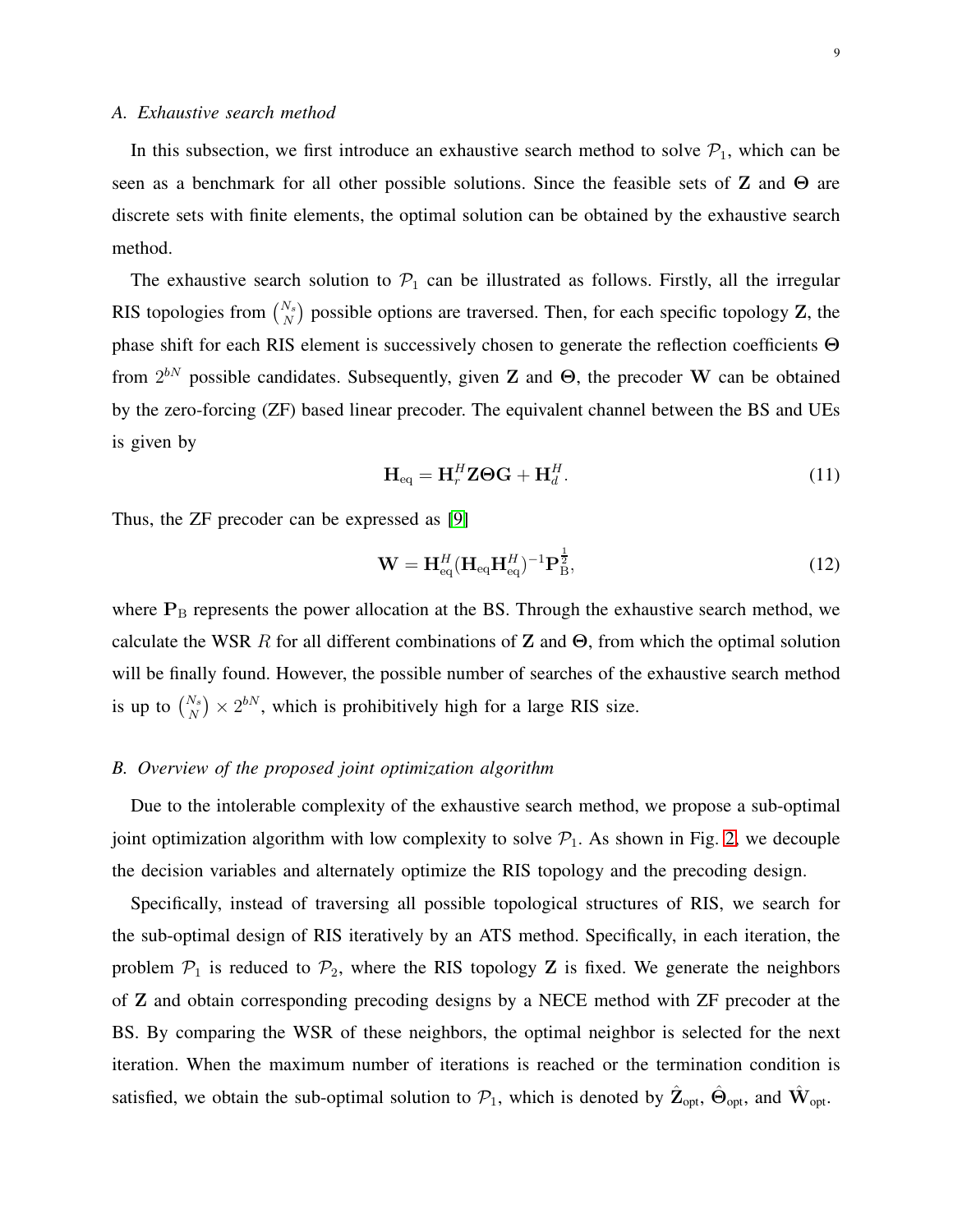

<span id="page-9-1"></span>Fig. 2. The proposed joint optimization algorithm.

The details of topology design of the irregular RIS will be provided in the following Subsection [IV-C.](#page-9-0) The precoding design of the irregular RIS-aided communication system will be provided in Subsection [IV-D.](#page-11-0) The generalization of our proposed joint optimization algorithm will be discussed in Subsection [IV-E.](#page-13-0) The complexity analysis of the proposed joint optimization algorithm will be analyzed in Subsection [IV-F.](#page-14-0)

#### <span id="page-9-0"></span>*C. ATS-based irregular topology design*

Inspired by the tabu search algorithm in [\[16\]](#page-22-14), we propose an ATS method to optimize the irregular topology of RIS, which obtains a sub-optimal RIS topoloy by iteratively searching the possible topologies according to an adaptive move criterion.

The proposed ATS method is summarized in Algorithm [1](#page-10-0), and its explanations are detailed as follows. Firstly we initialize the RIS topology  $\mathbb{Z}_1$  by randomly selecting N ones and  $N_s - N$ zeros in step 1. For a given  $\mathbb{Z}_1$ , the WSR can be calculated based on ZF precoder at the BS and discrete phase shift adjustment at the RIS in step 2, which will be discussed in the next subsection. In step 4, we focus on the neighbors of  $\mathbf{Z}_i$  generated by a redefined move criterion in the *i*-th iteration, where we randomly swap *p* ones for *p* zeros among the diagonal elements of  $\mathbf{Z}_i$ . Here  $p$  is defined as the neighbor distance, which will be dynamically adjusted according to the value of i. We can choose a large  $p$  at the beginning of iterations for a wide searching range. As the iteration progresses, we decrease the neighbor distance  $p$  for fine tuning. Next, the obtained neighbors should be checked in the tabu list, which avoids one topology being searched more than once. Those tabu solutions will be discarded in step 5. In this way, we obtain  $Q$  neighbors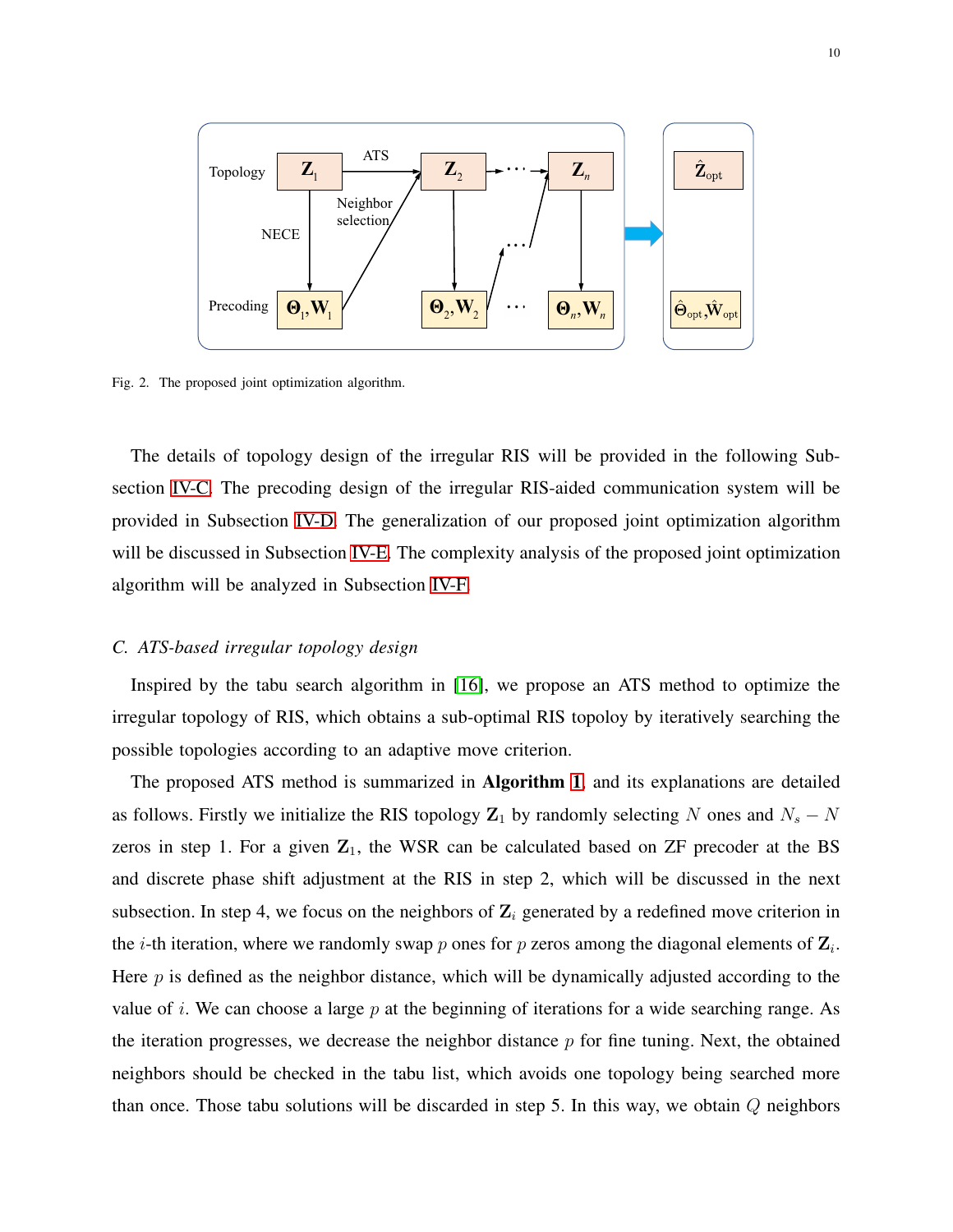<span id="page-10-0"></span>Algorithm 1: Adaptive topology design method based on the tabu search algorithm.

**Inputs:** Tabu list  $\mathcal{H} = \emptyset$ , storage size  $H_{size}$ , neighbor distance p, neighborhood size Q, and number of iterations  $I_T$ .

**Output:** RIS topology  $\hat{\mathbf{Z}}_{opt}$ .

- 1: Initialize the RIS topology  $\mathbb{Z}_1$  by randomly selecting N ones and  $N_s N$  zeros.
- 2: Calculate the WSR  $R_1$  by a NECE precoding method based on the initial topology  $\mathbb{Z}_1$  and save  $\hat{\mathbf{Z}}_{opt} = \mathbf{Z}_1$ ,  $\hat{R}_{opt} = R_1$ .

```
3: for i = 1 : I_T do
```
- 4: Update p according to the value of i. Randomly swap p ones for p zeros among the diagonal elements of  $\mathbf{Z}_i$  and generate alternative neighbors of  $\mathbf{Z}_i$ .
- 5: Discard the tabu neighbors in H and obtain Q candidates  $\{Z_i^q\}$  ${}^{q}_{i}$  } ${}^{Q}_{q=1}$ .
- 6: Calculate the WSR  $R$  for all the candidates.
- 7: Select the candidate with the maximum R as the new topology  $\mathbf{Z}_{i+1}$ . Update the optimal  $\hat{\mathbf{Z}}_{\text{opt}}$  and  $\hat{R}_{\text{opt}}$ .
- 8: if  $|\mathcal{H}| < H_{\text{size}}$  then
- 9: Add  $\mathbf{Z}_i$  into the tabu list  $\mathcal{H}$ .
- 10: else
- 11: Add  $\mathbf{Z}_i$  to the end of the tabu list  $\mathcal{H}$  and remove the head of  $\mathcal{H}$ .
- 12: end if
- 13: end for

and separately calculate the corresponding WSR for all Q candidates  $\{Z_i^q\}$  ${}_{i}^{q}$  $\rbrace_{q=1}^{Q}$  in step 6. Then, we select the best candidate with the maximum WSR, which is saved as the new topology  $\mathbf{Z}_{i+1}$ for the next iteration. The optimal  $\hat{Z}_{opt}$  and  $\hat{R}_{opt}$  are updated accordingly in step 7. The tabu list is updated in step 8-11. Specifically, the feasible solution  $\mathbf{Z}_i$  is added to the tabu list to avoid cyclic search and the earliest tabu solution in the current list is removed. After the iteration threshold  $I_T$  is reached, the sub-optimal topology of RIS can be obtained.

Different from the tabu search algorithm developed in [\[16\]](#page-22-14), the neighborhood, move criterion, and objective function of the proposed ATS method are redefined accordingly in terms of the irregular topology design of RIS. Besides, the neighbor distance  $p$  in the move criterion is adaptively adjusted based on the iteration process. A large value of  $p$  corresponds to a wide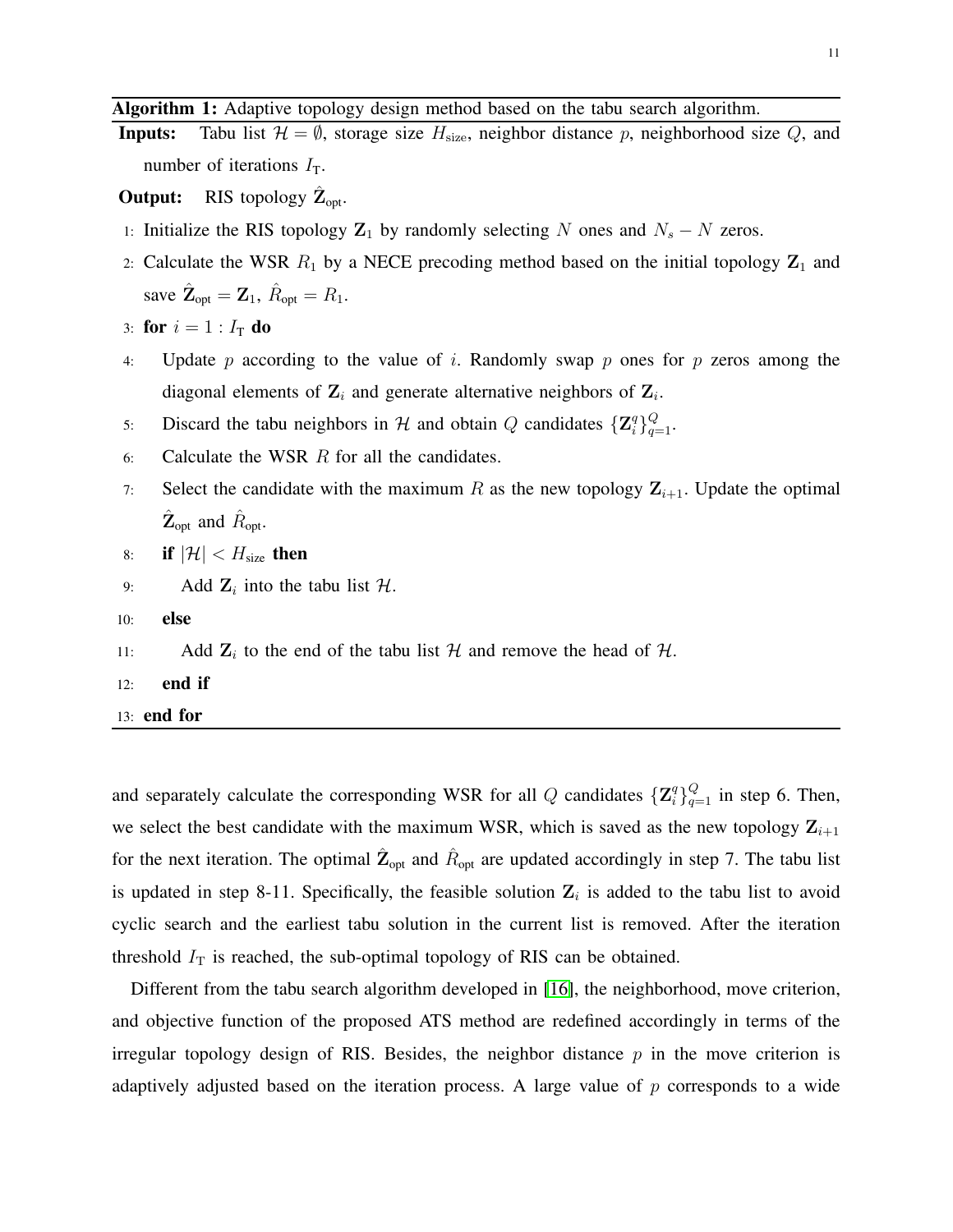<span id="page-11-0"></span>searching range, while a smaller one aims at fine tuning and better convergence.

#### *D. NECE-based precoding design*

The use of the ATS method requires joint precoding at the BS and the RIS for a specific RIS topology, which corresponds to solving  $\mathcal{P}_2$ . We propose a NECE method to solve  $\mathcal{P}_2$ , which iteratively optimizes the precoder at the BS and the phase shifts at the RIS with probability distribution updated during the iterative process.

The proposed NECE precoding method is summarized in Algorithm [2](#page-12-0), and further explanations are detailed as follows. Let  $P = [\mathbf{p}_1, \mathbf{p}_2, \cdots, \mathbf{p}_{N_s}]$  denote the probability matrix of  $\Theta$ for a given Z, where  $p_n \in \mathbb{R}^{2^b \times 1}$  is the probability vector of  $\theta_n$  satisfying  $\|\mathbf{p}_n\|_1 = 1$ . Each component of  $\mathbf{p}_n$  denotes the probability of taking different values from  $\mathcal F$  as shown in [\(4\)](#page-5-1). Let  $\mathcal{F}(k)$  denote the k-th element of  $\mathcal{F}$ . We assign an indicator function expressed as

$$
\delta(t) = \begin{cases} 1, & t = 0, \\ 0, & t \neq 0. \end{cases}
$$
 (13)

Firstly, we initialize the probability matrix in step 1 given by

$$
\mathbf{P}^{(1)} = \frac{1}{2^b} \times \mathbf{1}_{2^b \times N_s},\tag{14}
$$

which represents that the value of  $\theta_n$  is selected from the elements in  $\mathcal F$  with the same probability. In step 3, we randomly generate C candidates  $\{\Theta^c\}_{c=1}^C$  based on the probability distribution function (PDF)  $\Xi(\Theta; P^{(i)})$  in the *i*-th iteration, which can be expressed as

$$
\Xi(\mathbf{\Theta};\mathbf{P}^{(i)}) = \prod_{n=1}^{N_s} \left( \prod_{k=1}^{2^b} (p_{n,k}^{(i)})^{\delta(\theta_n - \mathcal{F}(k))} \right).
$$
\n(15)

Note that  $\Theta^i$  is the generated *i*-th candidate. Then, we are able to calculate the effective channel  $H_{eq}^c$  for all candidates  $\{\Theta^c\}_{c=1}^C$  according to [\(11\)](#page-8-2) in step 4. The precoders  $\{W^c\}_{c=1}^C$  and WSR  ${R(\Theta^c)}_{c=1}^C$  can be calculated in step 5-6 according to [\(12\)](#page-8-3) and [\(7a\)](#page-6-0), respectively. Next, we sort  ${R(\Theta^c)}_{c=1}^C$  in a descending order in step 7 as

$$
R(\mathbf{\Theta}^{[1]}) \ge R(\mathbf{\Theta}^{[2]}) \ge \cdots \ge R(\mathbf{\Theta}^{[C]}),\tag{16}
$$

where  $\Theta^{[i]}$  represents the *i*-th candidate in the descending sequence, from which  $C_{pr}$  best candidates are selected as primary elites in step 8.

Then, we propose a neighbor extraction method to expand the searching range by changing the phase shift of each diagonal element of  $\Theta^{[1]}$ . Notice that only N diagonal elements of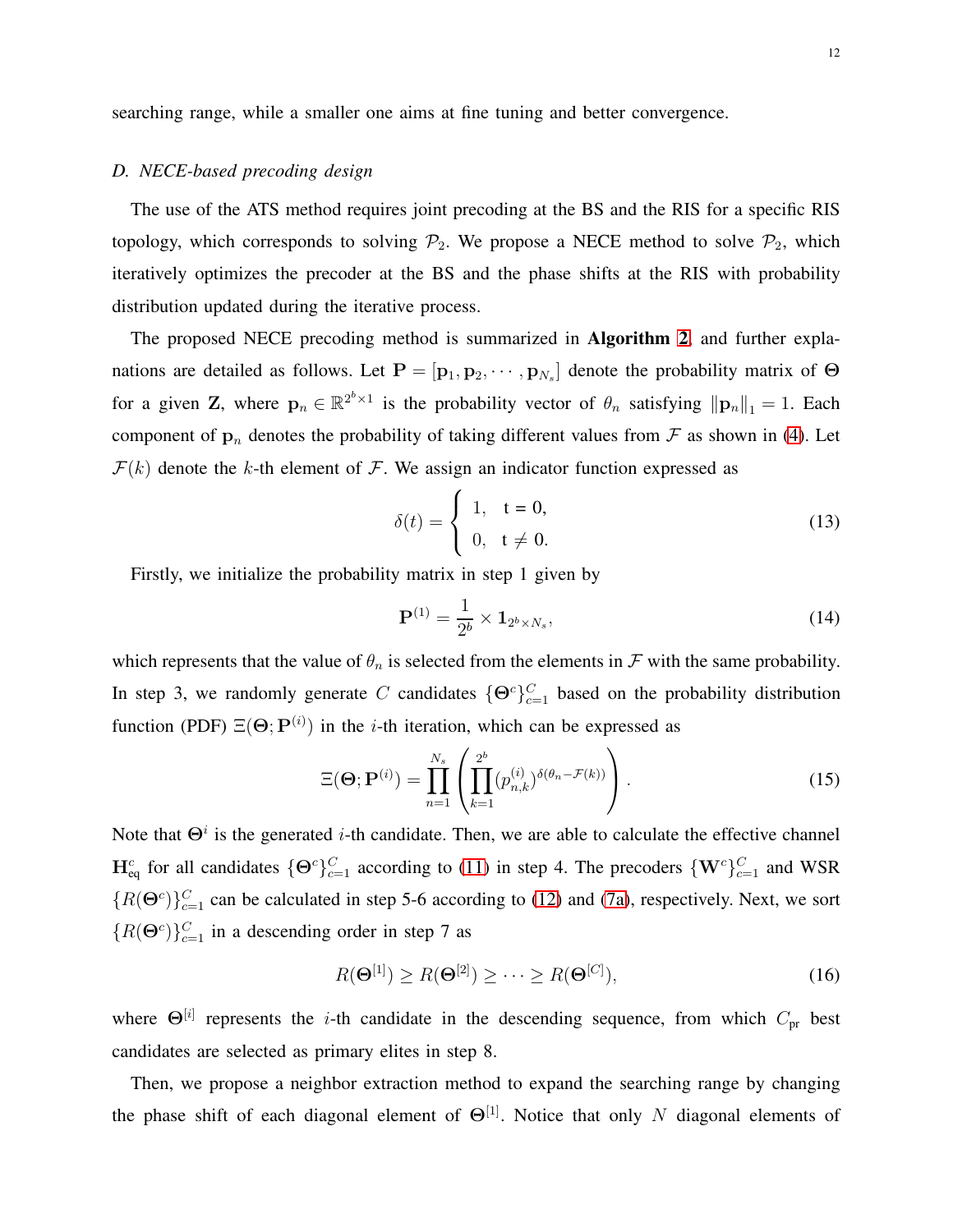13

# <span id="page-12-0"></span>Algorithm 2: Neighbor extraction-based cross-entropy precoding method

Inputs: RIS topology Z, BS-RIS channel G, RIS-UE channel  $H_r$ , BS-UE channel  $H_d$ , number of iterations  $I_N$ , number of candidates C, number of primary elites  $C_{pr}$ , and quantized phase shift set  $\mathcal{F}$ .

**Outputs:** Reflection coefficients  $\hat{\Theta}_{opt}$  and precoder  $\hat{W}_{opt}$ .

1: Initialize the probability matrix  $P^{(1)} = \frac{1}{2^l}$  $\frac{1}{2^b}\times {\bf 1}_{2^b\times N_s}.$ 

2: **for** 
$$
i = 1 : I_N
$$
 **do**

- 3: Randomly generate C candidates  $\{\Theta^c\}_{c=1}^C$  based on the PDF  $\Xi(\Theta; \mathbf{P}^{(i)})$ .
- 4: Calculate the effective channel  $\mathbf{H}_{\text{eq}}^c$ .
- 5: Calculate the precoders  $\{W^c\}_{c=1}^C$ .
- 6: Calculate the WSR  $\{R(\Theta^c)\}_{c=1}^C$ .
- 7: Sort  $\{R(\Theta^c)\}_{c=1}^C$  in an descending order as  $R(\mathbf{\Theta}^{[1]}) \ge R(\mathbf{\Theta}^{[2]}) \ge \cdots \ge R(\mathbf{\Theta}^{[C]}).$
- 8: Select  $C_{\text{pr}}$  best candidates as primary elites  $\mathbf{\Theta}^{[1]}, \mathbf{\Theta}^{[2]}, \cdots, \mathbf{\Theta}^{[C_{\text{pr}}]}.$
- 9: Obtain  $N(2^b 1)$  extra candidates through neighbor extraction based on  $\Theta^{[1]}$ .
- 10: Select  $C_{\text{sup}}$  candidates with better performance than  $\Theta^{[1]}$  as supplementary elites.
- 11: Update  $C_{\text{elite}} = C_{\text{pr}} + C_{\text{sup}}$  and calculate the weight  $\eta_c$  of each elite  $\Theta^{[c]}$ .  $c = 1, 2, \cdots, C_{\text{elite}}.$
- 12: Update  $\mathbf{P}^{(i+1)}$  based on  $\{\mathbf{\Theta}^{[c]}\}_{c=1}^{C_{\text{elite}}}$  and  $\{\eta_c\}_{c=1}^{C_{\text{elite}}}$ .
- 13: end for

 $\Theta^{[1]}$  are effective since the trace of Z is N according to [\(7e\)](#page-6-1), whose values can be selected from F. In this way, we can obtain  $N(2<sup>b</sup> - 1)$  extra candidates in step 9 and calculate the corresponding precoders at the BS as well as the WSR. The candidate whose WSR is larger than  $R(\Theta^{[1]})$  is selected as a supplementary elite in step 10. The total number of elites is updated as  $C_{\text{elite}} = C_{\text{pr}} + C_{\text{sup}}$ , where  $C_{\text{sup}}$  is the number of selected supplementary elites. The weight  $\eta_c$ of the c-th elite is calculated in step 11 as follows:

$$
\eta_c = \frac{R(\mathbf{\Theta}^{[c]}) C_{\text{elite}}}{\sum_{c=1}^{C_{\text{elite}}} R(\mathbf{\Theta}^{[c]})},\tag{17}
$$

which represents the ratio of the WSR of elite  $c$  to the average WSR of all elites. Note that the larger WSR corresponds to the larger weight. After that, in step 12, we update  $P^{(i+1)}$  according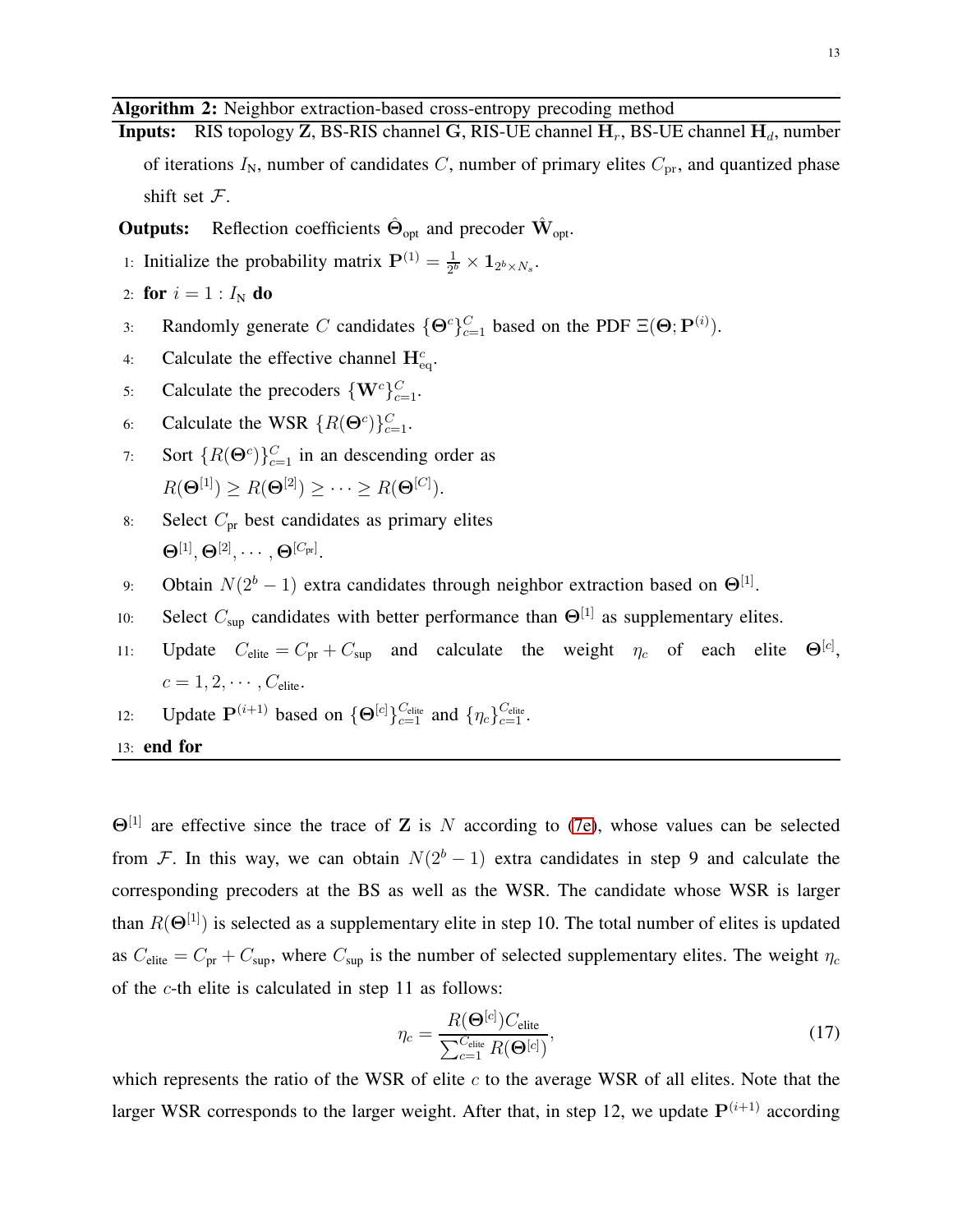to the probability transfer criterion, i.e.,

$$
\mathbf{P}^{(i+1)} = \arg \max_{\mathbf{P}^{(i)}} \frac{1}{C_{\text{elite}}} \sum_{c=1}^{C_{\text{elite}}} \eta_c \ln \Xi\left(\mathbf{\Theta}^{[c]}; \mathbf{P}^{(i)}\right).
$$
 (18)

The updated probability matrix  $P^{(i+1)}$  is employed in the next loop until the iteration threshold  $I<sub>N</sub>$  is reached. Finally, the sub-optimal precoding design can be obtained.

The contributions of the NECE method proposed in this paper are summarized as follows. The probability vector and objective function are redefined in terms of the specific problem. In addition, different from the cross-entropy algorithm developed in [\[20\]](#page-22-18), neighbor extraction and individual weights of elites are introduced for expanded searching range and improved accuracy.

So far we have introduced the details of the proposed joint optimization algorithm. The generalization and the complexity will be discussed in the following subsections.

#### <span id="page-13-0"></span>*E. Generalization of the proposed joint optimization algorithm*

The proposed joint optimization algorithm can be generalized in various optimization scenarios. For example, the transmit power minimization problem is discussed in this subsection, which provides another perspective to evaluate our proposed schemes.

Let  $\gamma_k$  denote the practical SINR of user k as expressed in [\(5\)](#page-5-0), and  $\mu_k$  denote the target SINR of user k. The transmit power minimization problem can be described as

$$
\mathcal{P}_4: \quad \min_{\mathbf{Z}, \mathbf{W}, \Theta} \quad \mathcal{P}_T = \sum_{k=1}^K \|\mathbf{w}_k\|_2^2 \tag{19a}
$$

$$
\text{s.t.} \quad C_1: \gamma_k \ge \mu_k, \forall k = 1, 2, \dots, K,\tag{19b}
$$

$$
C_2: \theta_n \in \mathcal{F}, \forall n = 1, 2, \cdots, N_s,
$$
\n(19c)

$$
C_3: z_n(z_n - 1) = 0, \forall n = 1, 2, \cdots, N_s,
$$
 (19d)

$$
C_4: \mathbf{1}^T \mathbf{z} = N. \tag{19e}
$$

 $P_4$  can also be solved by the proposed joint optimization algorithm through sightly modifying the optimization target. Similar to the procedure to solve  $P_1$ , we search for the sub-optimal design of RIS topology iteratively by the ATS method. In each iteration, with a fixed RIS topology Z, we generate the neighbors of Z and obtain the corresponding precoding designs by the NECE method. By comparing the required transmit power, the optimal neighbor is selected for the next iteration. Finally, we can obtain the sub-optimal solution to  $P_4$ .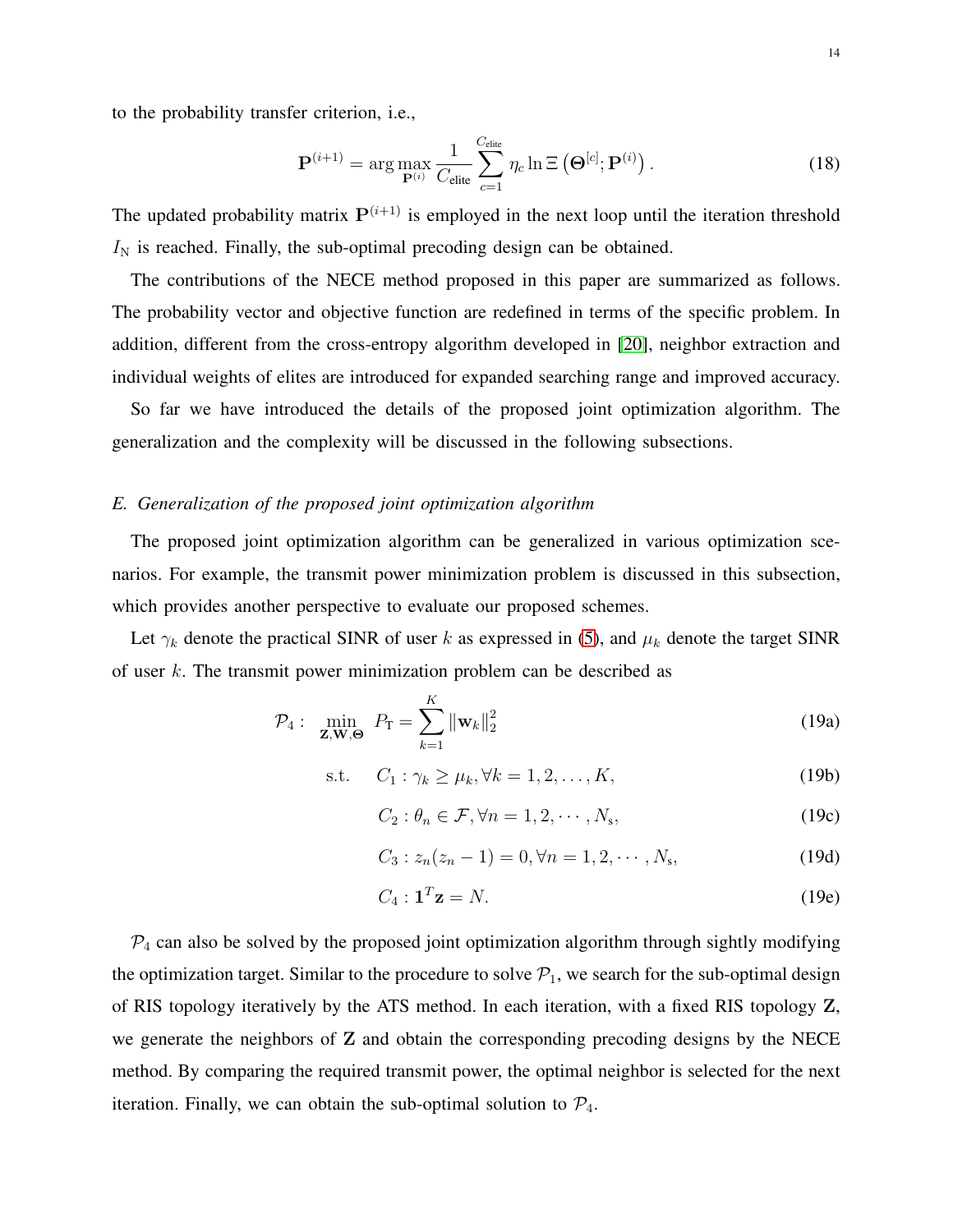#### <span id="page-14-0"></span>*F. Complexity analysis*

In this subsection, we quantitatively compare the searching complexity, i.e., the maximum number of searches, of the exhaustive search method and the proposed joint optimization algorithm.

In the exhaustive search method,  $\binom{N_s}{N}$  possible RIS topologies are traversed with N elements deployed over  $N<sub>s</sub>$  grid points. For a specific topology, the possible combinations of phase shifts at the RIS with N elements is up to  $2^{bN}$ , where b is the quantized bit number. Thus, the searching complexity of the optimal solution is

$$
C_{\rm opt} = \binom{N_s}{N} \times 2^{bN}.\tag{20}
$$

By contrast, we only search  $I_TQ$  possible RIS topologies in the ATS method, where  $I_T$  is the required number of iterations for convergence, and Q represents the neighborhood size. As for the NECE precoding method, given a specific Z,  $I_N(C + N(2^b - 1))$  combinations are tested, where  $I_N$  is the number of iterations of the NECE method, C and  $N(2^b - 1)$  denote the number of primary candidates and extra candidates in each iteration, respectively. Therefore, the searching complexity of the proposed joint optimization algorithm is

$$
C_{\rm p} = QI_{\rm T}I_{\rm N}(C + N(2^b - 1)).
$$
\n(21)

Notice that  $I_T$  and  $I_N$  of the proposed algorithms are usually small, which will be confirmed by simulations in Section [V.](#page-14-1)

The comparison of the searching complexity between our proposed algorithm and the exhaustive search method is shown in Table I. The typical parameters are set as  $Q = 15$ ,  $I_T = 40$ ,  $I_N = 15$ ,  $C = 200$ , and  $b = 1$  for a large-scale system with  $N_s = 64$  and  $N = 32$ , which can guarantee the convergence of our proposed algorithm in simulations. One can observe that the searching complexity of the proposed algorithm is much lower than that of the exhaustive search method. Actually, as the system size increases, the searching complexity of the exhaustive search method becomes unacceptable. However, the searching complexity of the proposed algorithm is just linear with  $N$ , which is much more computationally efficient.

## V. SIMULATION RESULTS

<span id="page-14-1"></span>In this section, we provide simulation results to evaluate the performance of the proposed irregular RIS-aided communication systems by employing the proposed joint optimization algorithm.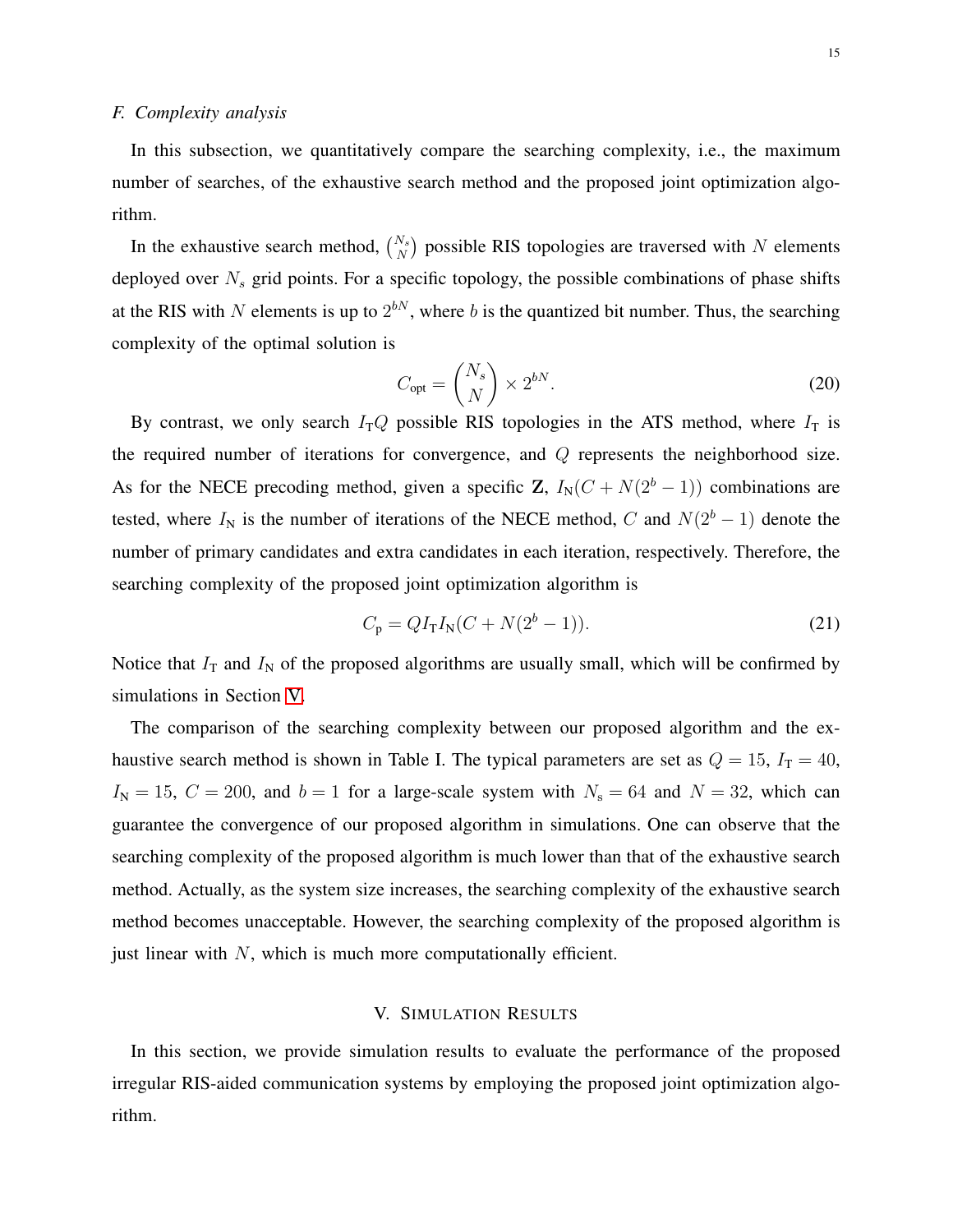|                    | Exhaustive search method | Proposed algorithm |
|--------------------|--------------------------|--------------------|
| $N_s = 16, N = 8$  | 3294720                  | 1872000            |
| $N_s = 64, N = 32$ | $7.8711 \times 10^{27}$  | 2088000            |

TABLE I THE COMPARISON OF SEARCHING COMPLEXITY

#### *A. Simulation setup*

As shown in Fig. [3,](#page-15-0) we consider an irregular RIS-aided multiuser MIMO communication system for simulations. The BS equipped with M antennas is located at  $(0 \text{ m}, 0 \text{ m})$ . The irregular RIS with  $N$  elements distributed over a rectangular surface with  $N<sub>s</sub>$  grid points is located at (50 m, 2 m). K single-antenna users are randomly scattered in a circular area, whose center is located at  $(50 \text{ m}, 0 \text{ m})$ .

The uncorrelated Rayleigh fading channel model is adopted to account for the small-scale fading. The large-scale fading, i.e., the distance-dependent path loss, is considered as well. Specifically, the path loss of the BS-RIS-UE channel can be expressed as [\[21\]](#page-23-0), [\[22\]](#page-23-1)

$$
f_{\rm r}(d_{\rm BR}, d_{\rm RU}) = C_{\rm r} d_{\rm BR}^{-\alpha_{\rm BR}} d_{\rm RU}^{-\alpha_{\rm RU}},\tag{22}
$$

where  $d_{BR}$  and  $d_{RU}$  are the distance between the BS and RIS, and that between the RIS and UEs, respectively.  $C_r$  denotes the effect of channel fading and antenna gain.  $\alpha_{BR}$  and  $\alpha_{RU}$ 



<span id="page-15-0"></span>Fig. 3. The simulation scenario of the proposed irregular RIS-aided communication system.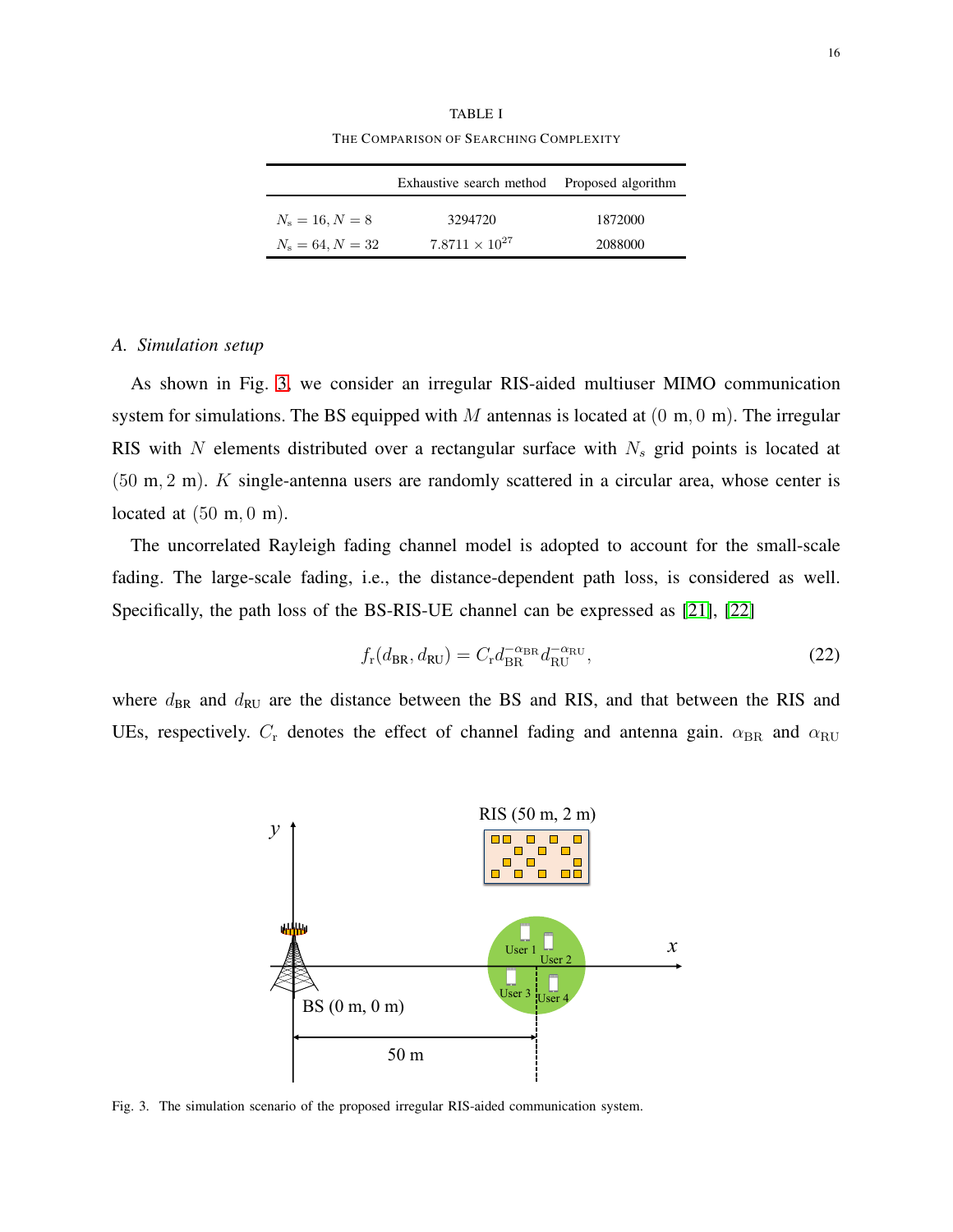denote the path loss exponent. Similarly, the path loss of the BS-UE channel is expressed as  $f_d(d_{BU}) = C_d d_{BU}^{-\alpha_{BU}}$ . The parameters are set as  $C_r = -60$  dB,  $C_d = -30$  dB,  $\alpha_{BR} = 2$ ,  $\alpha_{RU} = 2$ , and  $\alpha_{\text{BU}} = 3.5$  [\[22\]](#page-23-1).

Considering that the 1-bit phase shift for metasurfaces is relatively easy to implement with diodes [\[19\]](#page-22-17), we set the quantized bit number as  $b = 1$ . Besides, the noise power is set as  $\sigma^2 = -120$  dBm, the weights of users are set as  $\omega_k = 1, \forall k = 1, 2, \dots, K$ . The parameters of proposed iteration algorithms are set as  $Q = 15$ ,  $I_T = 40$ ,  $I_N = 15$ ,  $C = 200$ ,  $C_{pr} = 40$ , if not particularly indicated. The neighbor distance p depends on the irregular ratio of RIS, i.e.,  $\frac{N}{Ns}$ , and is dynamically changing during the iteration. For instance, if  $N = 32$  and  $N_s = 64$ , p is set as 3 at the beginning and is reduced to 2 when the iteration reaches half of the maximum number of iterations. Due to the excessive possible cases of RIS topologies, the size of the tabu list can be simply set as 1 to expand the searching range, with a very low probability of falling into a loop. To validate the superiority of the proposed irregular RIS and joint optimization algorithm, we assume that the CSI is perfectly known [\[6\]](#page-22-4)–[\[10\]](#page-22-5).

#### *B. WSR performance*

In this subsection, we illustrate the WSR performance of the proposed irregular RIS-aided communication system. The optimal solution to  $P_1$  based on the exhaustive search method serves as the upper bound for comparison. As for the proposed joint optimization algorithm, the ATS method is utilized in the irregular topology design of RIS. Besides, the successive refinement (SR) method proposed in [\[9\]](#page-22-11) is adopted to optimize the phase shifts of RIS for comparison with the NECE precoding method proposed in this paper. The solution to  $P_3$ , i.e., the WSR optimization problem of the classical regular RIS-aided communication systems [\[8\]](#page-22-10), is also used as a benchmark.

We first consider a small-scale system with  $M = 4$ ,  $N = 8$ ,  $N_s = 16$ , and  $K = 2$ . The WSR versus the transmit power for the small size system is shown in Fig. [4.](#page-17-0) By comparing the upper bounds, one can observe that the proposed irregular RIS-based scheme with a limited number of RIS elements can enhance the system capacity compared with the existing solution. For example, the WSR of the proposed scheme increases by 17% at the transmit power of 10 dBm. Besides, note that both the NECE method and the SR method are effective, we can conclude that the capacity enhancement of the proposed irregular RIS-aided communication system does not depend on a specific precoding algorithm. The reason is that, the selection of feasible locations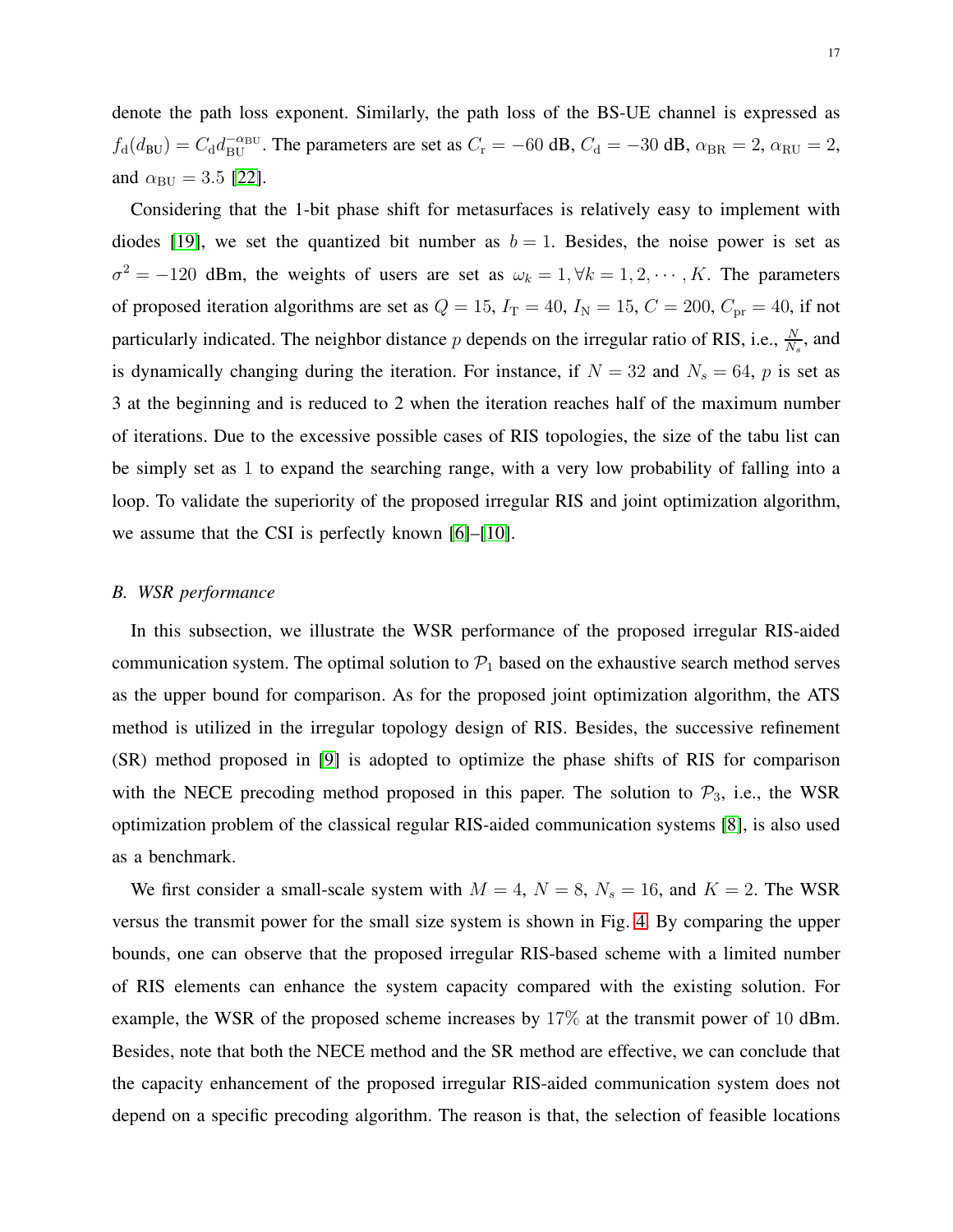

<span id="page-17-0"></span>Fig. 4. WSR versus the transmit power.  $M = 4$ ,  $N = 8$ ,  $N_s = 16$ ,  $K = 2$ .

for RIS element deployment leads to additional spatial DoFs, which enables us to select a Nelement subset with the optimal channel conditions. Therefore, the irregular RIS with  $N$  elements can achieve the spatial diversity benefits of  $N<sub>s</sub>$  grid points, which enhances the received signal power and thus improves the system capacity via the well-designed topology and precoding design. It also implies that the proposed joint optimization algorithm based on ATS method and NECE method is able to achieve the sub-optimal performance with much lower complexity, which verifies the reliability and convergence of our proposed joint optimization algorithm.

Then, we consider a large-scale system with  $M = 4$ ,  $N = 32$ ,  $N_s = 64$ , and  $K = 4$ . Since the complexity of the exhaustive search method is unacceptable for such a large system size, we only provide the sub-optimal solution by the proposed joint optimization algorithm. Here we provide an optimized RIS topology in Fig. [5,](#page-18-0) where the colored squares represent the selected locations for RIS elements. The precoding optimization for the classical regular RISaided communication systems based on the NECE method is utilized as a benchmark scheme. Besides, the SR method for both cases of the classical regular RIS and the proposed irregular RIS is realized for comparison. The WSR versus the transmit power is shown in Fig. [6,](#page-18-1) where similar conclusions can be drawn. The WSR of the proposed irregular RIS is improved compared with that of the regular RIS. For instance, provided the NECE method is adopted, the WSR of the proposed irregular scheme increases by  $21\%$  at the transmit power of 10 dBm. In addition,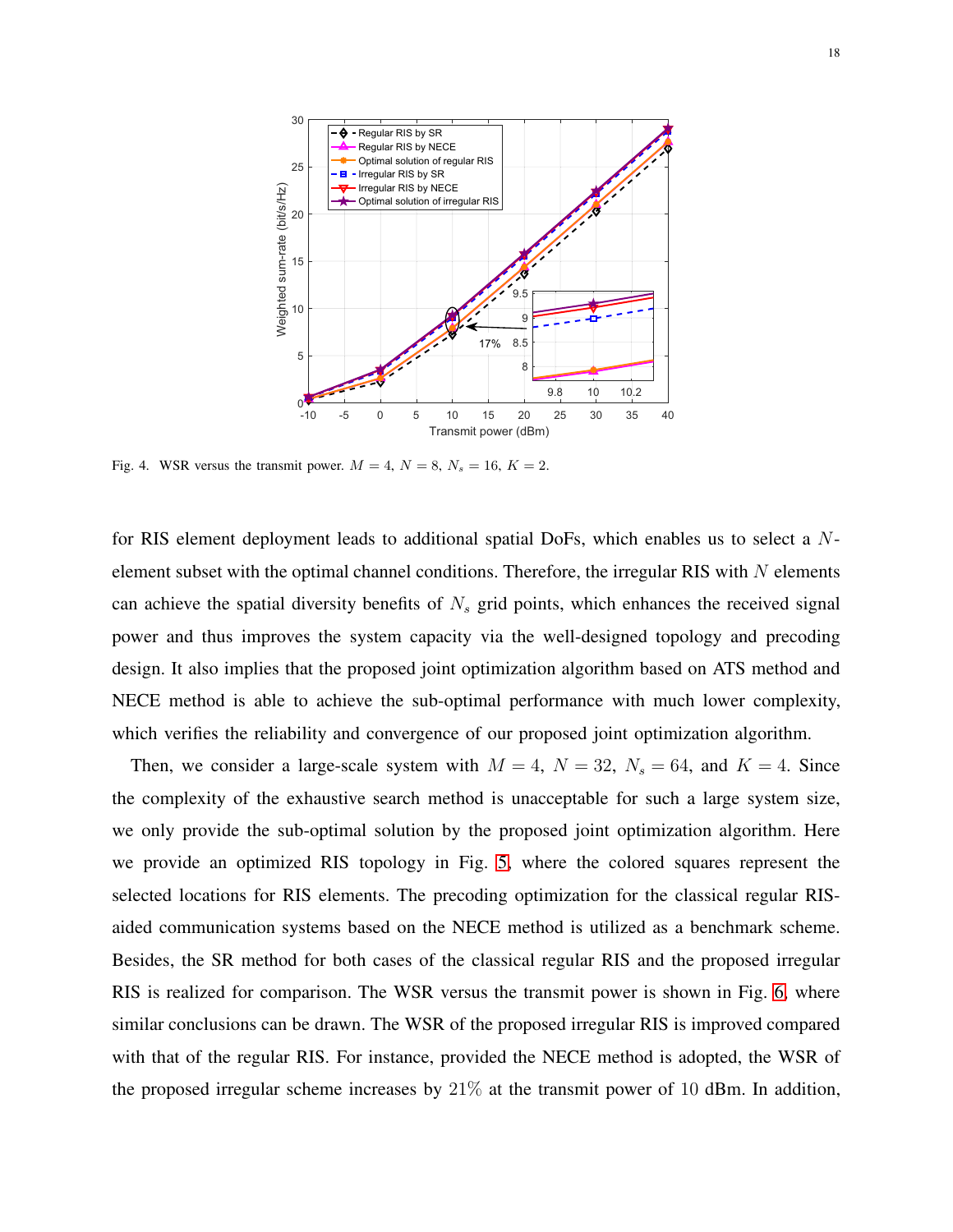

<span id="page-18-0"></span>Fig. 5. The optimized RIS topology.  $N = 32$ ,  $N_s = 64$ .



<span id="page-18-1"></span>Fig. 6. WSR versus the transmit power.  $M = 4$ ,  $N = 32$ ,  $N_s = 64$ ,  $K = 4$ .

the proposed NECE method outperforms the SR method for both cases of the existing regular RIS and the proposed irregular RIS, which confirms the effectiveness of the proposed NECE method.

## *C. Irregular ratio of RIS*

The effect of different irregular ratios of RIS is analyzed in this subsection. First we consider an irregular RIS with a fixed number of elements, where  $M = 4$ ,  $N = 20$ , and  $K = 4$ . The size of the irregular RIS is variable, which is represented by  $N_s$ , i.e., the number of grid points of the surface. The simulation results are provided based on the proposed joint optimization algorithm with the transmit power set as  $P_T = 10$  dBm. The existing regular RIS-based scheme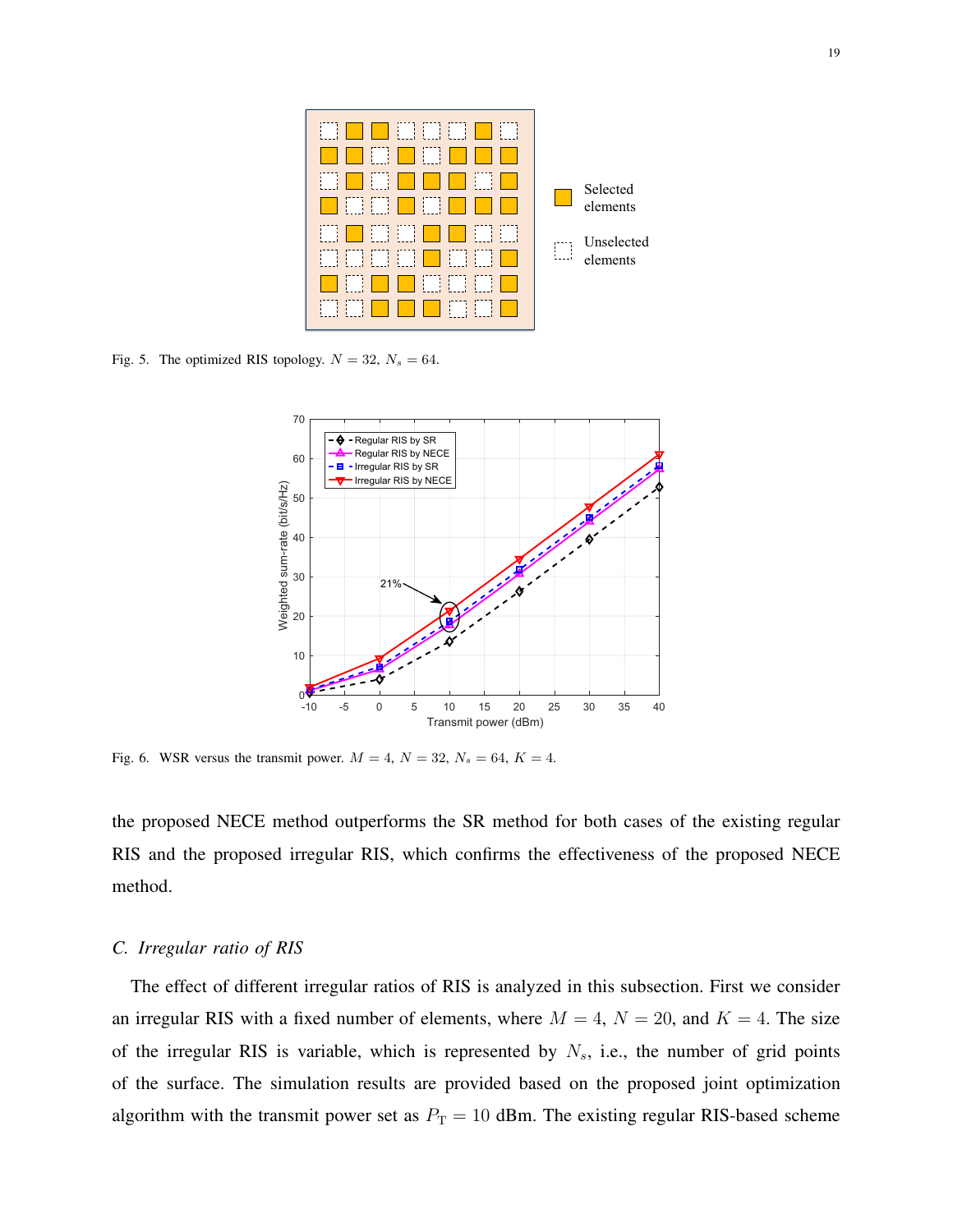

<span id="page-19-0"></span>Fig. 7. WSR versus the number of grid points of the irregular RIS.  $P_T = 10$  dBm,  $N = 20$ ,  $K = 4$ .

with  $M = 4$ ,  $N = 20$ , and  $K = 4$  serves as a benchmark, whose surface size is fixed. The WSR versus the number of grid points of the irregular RIS is shown in Fig. [7.](#page-19-0) It is observed that altering the irregular ratio of the irregular RIS via enlarging the surface size effectively improves the WSR performance, where the number of RIS elements is assumed to be a constant. Moreover, we consider several regular RIS-based scenarios where more antennas are deployed at the BS, namely,  $M = 6$ ,  $M = 7$ , and  $M = 8$ . The number of RIS elements and the number of users remain unchanged. It implies that the irregular RISs with enlarged size, namely,  $N_s = 40$ ,  $N_s = 60$ , and  $N_s = 80$ , outperform the classical regular RISs with  $M = 6$ ,  $M = 7$ , and  $M = 8$ , respectively. Note that when the irregular ratio is 25%, i.e.,  $N = 20$  and  $N_s = 80$ , the irregular scheme saves half of the number of antennas at the BS. Thus, the irregular RIS can provide a feasible solution to improve the system performance without increasing antennas and RF chains at the BS, whose hardware cost and power consumption are usually high. Nevertheless, with the increased number of grid points of the irregular RIS, the growth of performance slows down and the system complexity increases. Thus, we should make a tradeoff between the cost and the performance by carefully designing the irregular ratio of RIS in practice.

Then, we consider an RIS with variable elements  $N$  and a fixed size. The transmit power is set as  $P_T = 10$  dBm. Other parameters are set as  $M = 4$ ,  $N_s = 120$ , and  $K = 4$ . The WSR versus the number of RIS elements is shown in Fig. [8,](#page-20-0) where the classical regular RIS-based schemes with  $M = 4$ ,  $K = 4$ , and different numbers of RIS elements serve as the benchmark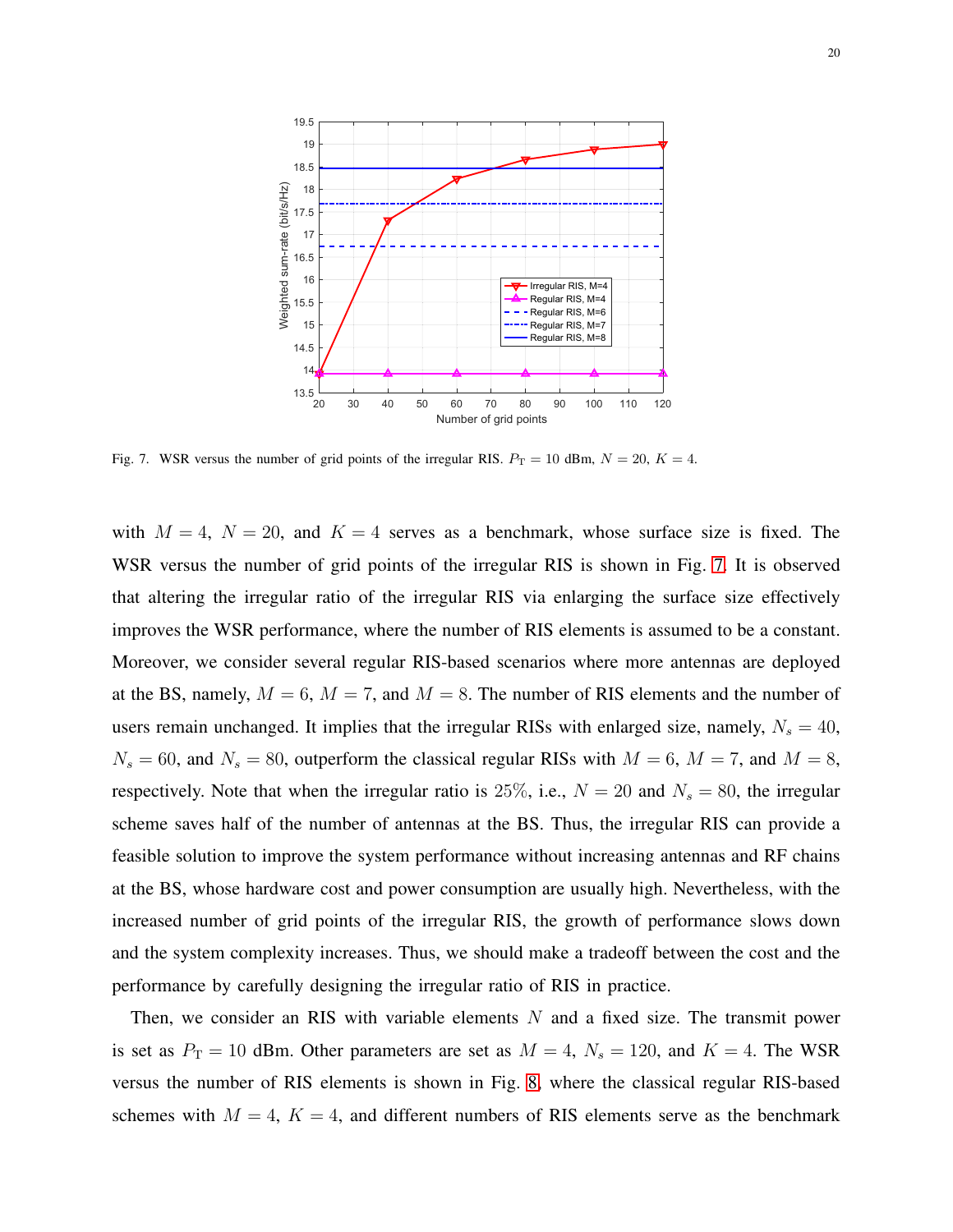

<span id="page-20-0"></span>Fig. 8. WSR versus the number of RIS elements.  $P_T = 10$  dBm,  $N_s = 120$ ,  $K = 4$ .

schemes. One can observe that, the proposed irregular RIS-based schemes with  $N_s = 120$  achieve higher WSR than classical regular schemes. Besides, the red curve illustrates the scalability of our proposed irregular RIS-based scheme. Specifically, the system capacity increases with the increased number of RIS elements. Therefore, it implies that we can design an RIS with a large aperture and the number of elements selected for communication depends on the capacity requirements. It is worth noting that the performance gap between the proposed irregular RIS and the classical regular RIS becomes smaller as the irregular ratio of RIS increases, hence the benefit of further increasing RIS elements with a very high irregular ratio is negligible. The tradeoff between the cost and performance can be a possible future research topic.

#### *D. Transmit power consumption*

The solution of the transmit power minimization problem  $P_4$  is analyzed in this subsection. We show the transmit power versus the target SINR of UEs in Fig. [9](#page-21-1) with parameters set as  $M = 4$ ,  $N = 32$ ,  $N_s = 64$  and  $K = 4$ . It is revealed that the proposed irregular scheme requires much lower transmit power than the classical one for a certain target SINR. In addition, the proposed NECE method outperforms the SR method for both schemes. Thus, we can draw the conclusion that the irregular scheme can significantly decrease the transmit power consumption, which further verifies the effectiveness of the proposed irregular RIS and the corresponding joint optimization algorithm.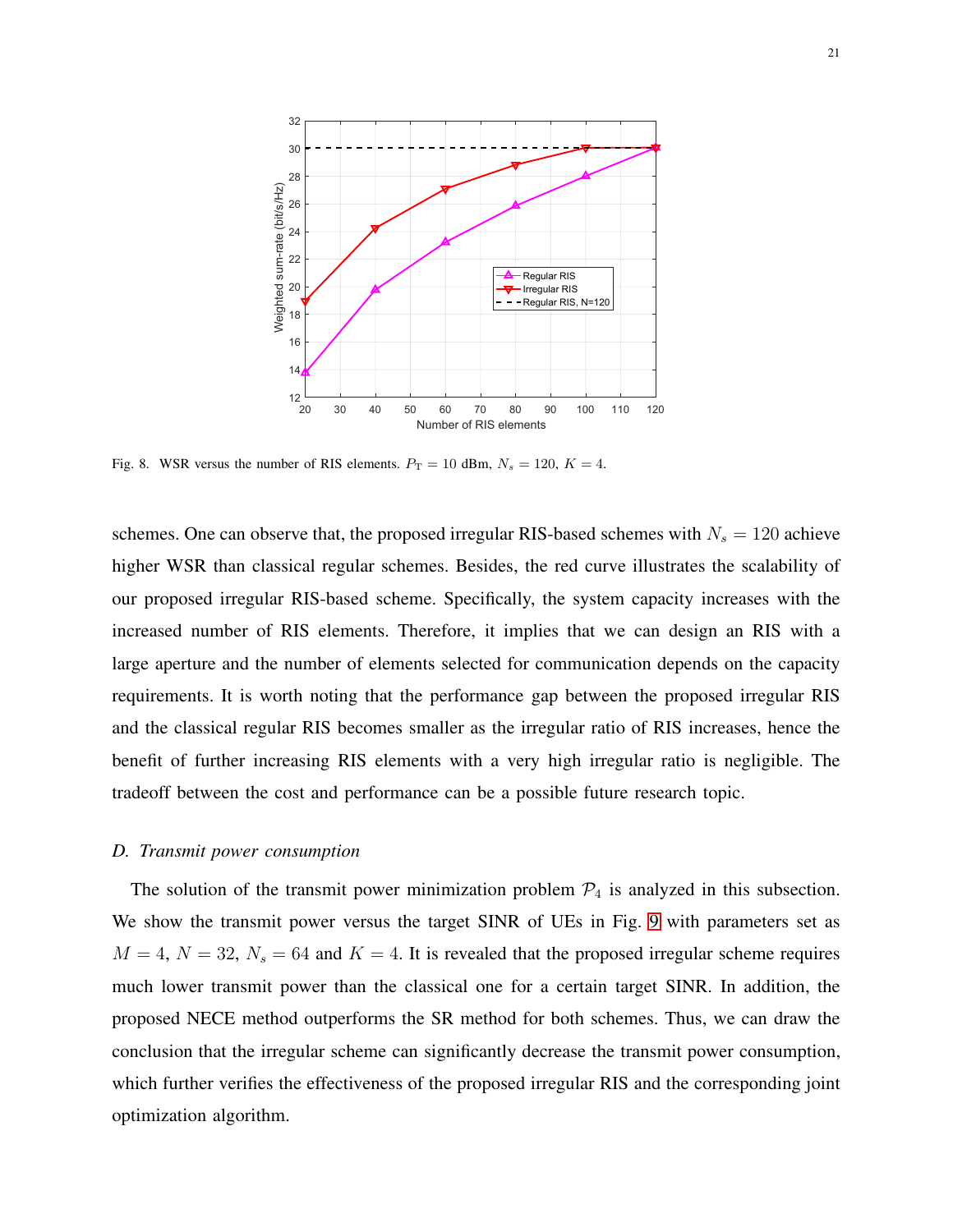

<span id="page-21-1"></span>Fig. 9. Transmit power versus the target SINR of UEs.  $M = 4$ ,  $N = 32$ ,  $N_s = 64$ ,  $K = 4$ .

#### VI. CONCLUSIONS

The capacity of the existing regular RIS-aided wireless communication systems with a limited number of RIS elements is restricted. To tackle this challenge, we investigated the design of irregular RIS in this paper. Firstly, we proposed an irregular RIS structure with a given number of elements distributed over an enlarged surface. Then, for the proposed irregular RIS-aided communication system, we formulated a WSR maximization problem to optimize the system capacity. Finally, a joint optimization algorithm with low complexity was proposed to iteratively solve the optimization problem. Specifically, an ATS method was used to design the irregular RIS topology, and a NECE method was introduced to optimize the precoding design. Simulation results validated that, with a limited number of RIS elements, the proposed irregular RIS can enhance the system capacity. Several open problems are left for future works. For example, how to deploy the RIS elements arbitrarily within the surface aperture of other possible shapes [\[17\]](#page-22-15) remains to be investigated. Moreover, other metrics such as the energy efficiency of irregular RIS-aided communication systems are worth further investigations.

#### **REFERENCES**

<span id="page-21-0"></span><sup>[1]</sup> R. Su, L. Dai, J. Tan, M. Hao, and R. MacKenzie, "Capacity enhancement for irregular reconfigurable intelligent surfaceaided wireless communications," in *Proc. IEEE Global Commun. Conf. (IEEE GLOBECOM'20)*, Taipei, Dec. 2020, pp. 1–6.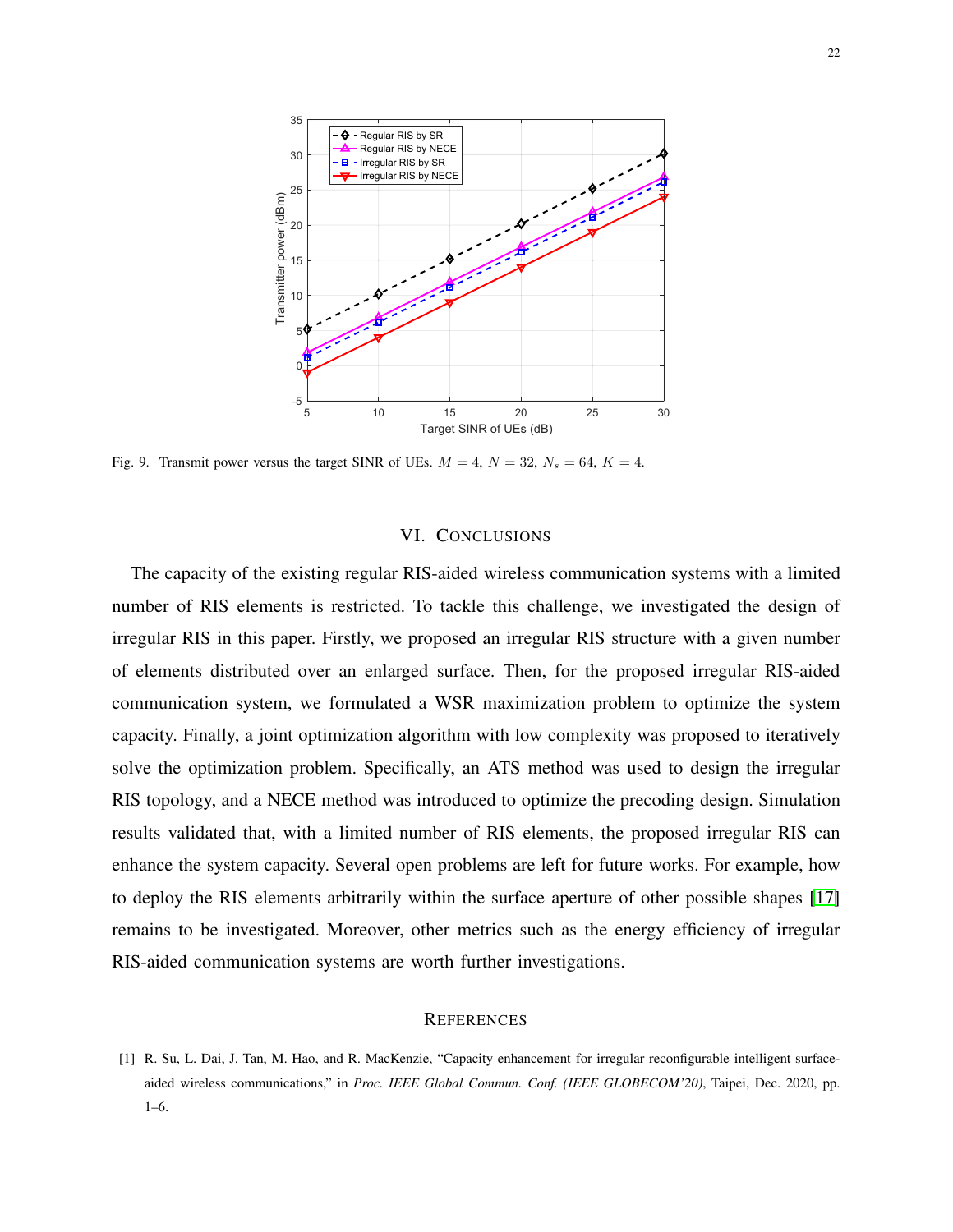- <span id="page-22-1"></span><span id="page-22-0"></span>[2] E. Basar, M. Di Renzo, J. De Rosny, M. Debbah, M.-S. Alouini, and R. Zhang, "Wireless communications through reconfigurable intelligent surfaces," *IEEE Access*, vol. 7, pp. 116 753–116 773, Aug. 2019.
- [3] M. D. Renzo, K. Ntontin, J. Song, F. H. Danufane, X. Qian, F. Lazarakis, J. D. Rosny, D. Phan-Huy, O. Simeone, R. Zhang, M. Debbah, G. Lerosey, M. Fink, S. Tretyakov, and S. Shamai, "Reconfigurable intelligent surfaces vs. relaying: Differences, similarities, and performance comparison," *IEEE Open J. Commun. Soc.*, vol. 1, pp. 798–807, Jun. 2020.
- <span id="page-22-3"></span><span id="page-22-2"></span>[4] M. Jung, W. Saad, Y. Jang, G. Kong, and S. Choi, "Reliability analysis of large intelligent surfaces (LISs): Rate distribution and outage probability," *IEEE Wireless Commun. Lett.*, vol. 8, no. 6, pp. 1662–1666, Dec. 2019.
- <span id="page-22-4"></span>[5] Y.-C. Liang, R. Long, Q. Zhang, J. Chen, H. V. Cheng, and H. Guo, "Large intelligent surface/antennas (LISA): Making reflective radios smart," *J. Commun. Inf. Netw.*, vol. 4, no. 2, pp. 40–50, Jun. 2019.
- <span id="page-22-9"></span>[6] P. Wang, J. Fang, X. Yuan, Z. Chen, and H. Li, "Intelligent reflecting surface-assisted millimeter wave communications: Joint active and passive precoding design," *IEEE Trans. Veh. Technol.*, vol. 69, no. 12, pp. 14 960–14 973, Dec. 2020.
- <span id="page-22-10"></span>[7] C. Huang, A. Zappone, G. C. Alexandropoulos, M. Debbah, and C. Yuen, "Reconfigurable intelligent surfaces for energy efficiency in wireless communication," *IEEE Trans. Wireless Commun.*, vol. 18, no. 8, pp. 4157–4170, Aug. 2019.
- <span id="page-22-11"></span>[8] C. Pan, H. Ren, K. Wang, W. Xu, M. Elkashlan, A. Nallanathan, and L. Hanzo, "Multicell MIMO communications relying on intelligent reflecting surfaces," *IEEE Trans. Wireless Commun.*, vol. 19, no. 8, pp. 5218–5233, Aug. 2020.
- <span id="page-22-5"></span>[9] Q. Wu and R. Zhang, "Beamforming optimization for wireless network aided by intelligent reflecting surface with discrete phase shifts," *IEEE Trans. Commun.*, vol. 68, no. 3, pp. 1838–1851, Mar. 2020.
- <span id="page-22-6"></span>[10] K. Liu, Z. Zhang, L. Dai, and L. Hanzo, "Compact user-side reconfigurable intelligent surfaces for uplink transmission," *arXiv preprint arXiv:2107.08698*, Jul. 2021.
- [11] D. Mishra and H. Johansson, "Channel estimation and low-complexity beamforming design for passive intelligent surface assisted MISO wireless energy transfer," in *Proc. IEEE Int. Conf. Acoust., Speech Signal Process. (IEEE ICASSP'19)*, Brighton, U.K., May 2019, pp. 4659–4663.
- <span id="page-22-7"></span>[12] Q.-U.-A. Nadeem, H. Alwazani, A. Kammoun, A. Chaaban, M. Debbah, and M.-S. Alouini, "Intelligent reflecting surfaceassisted multi-user MISO communication: Channel estimation and beamforming design," *IEEE Open J. Commun. Soc.*, vol. 1, no. 4, pp. 661–680, May 2020.
- <span id="page-22-8"></span>[13] L. Dai, B. Wang, M. Wang, X. Yang, J. Tan, S. Bi, S. Xu, F. Yang, Z. Chen, M. D. Renzo, C. Chae, and L. Hanzo, "Reconfigurable intelligent surface-based wireless communications: Antenna design, prototyping, and experimental results," *IEEE Access*, vol. 8, pp. 45 913–45 923, Mar. 2020.
- <span id="page-22-13"></span><span id="page-22-12"></span>[14] C. Hu, L. Dai, S. Han, and X. Wang, "Two-timescale channel estimation for reconfigurable intelligent surface aided wireless communications," *IEEE Trans. Commun. (early access)*, 2021.
- <span id="page-22-14"></span>[15] X. Wang, M. Amin, and X. Cao, "Analysis and design of optimum sparse array configurations for adaptive beamforming," *IEEE Trans. Signal Process.*, vol. 66, no. 2, pp. 340–351, Jan. 2018.
- <span id="page-22-15"></span>[16] F. Glover, "Tabu search—part I," *ORSA J. Comput.*, vol. 1, no. 3, pp. 190–206, Aug. 1989.
- <span id="page-22-16"></span>[17] P. Rocca, G. Oliveri, R. J. Mailloux, and A. Massa, "Unconventional phased array architectures and design methodologies—A review," *Proc. IEEE*, vol. 104, no. 3, pp. 544–560, Mar. 2016.
- <span id="page-22-17"></span>[18] J. Tan, S. Suo, and H. Qin, "Hybrid precoding codebook design in millimetre-wave massive MIMO systems with lowresolution phase shifters," *IET Commun.*, pp. 1–15, May 2021.
- <span id="page-22-18"></span>[19] H. Yang, F. Yang, S. Xu, Y. Mao, M. Li, X. Cao, and J. Gao, "A 1-bit  $10 \times 10$  reconfigurable reflectarray antenna: Design, optimization, and experiment," *IEEE Trans. Antennas Propag.*, vol. 64, no. 6, pp. 2246–2254, Jun. 2016.
- [20] R. Y. Rubinstein and D. P. Kroese, "The cross-entropy method: A unified approach to combinatorial optimization, Monte-Carlo simulation and machine learning," *Springer Science and Business Media*, 2013.